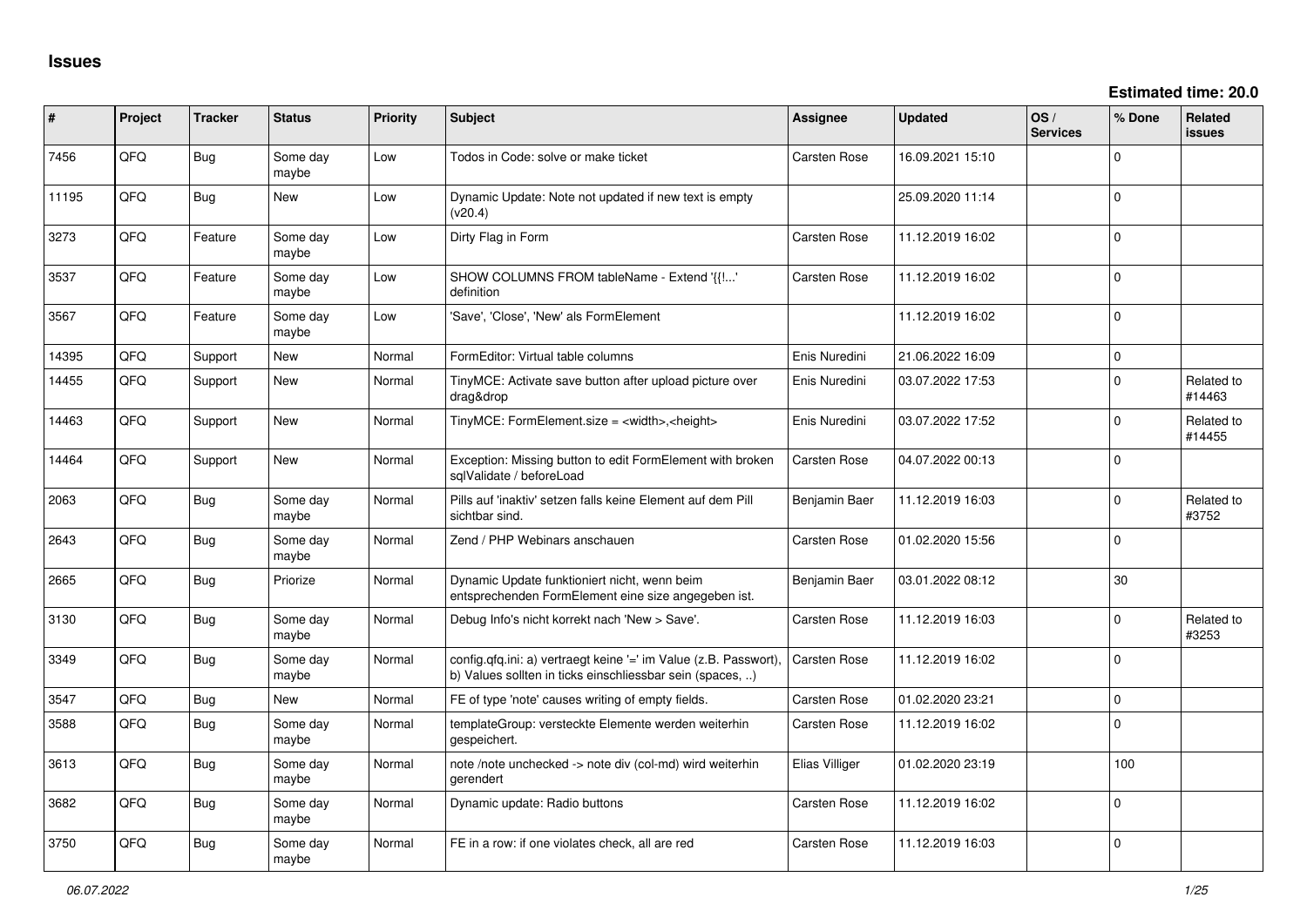| #    | Project | <b>Tracker</b> | <b>Status</b>     | <b>Priority</b> | Subject                                                                                                                                                  | <b>Assignee</b>     | <b>Updated</b>   | OS/<br><b>Services</b> | % Done      | Related<br><b>issues</b>                    |
|------|---------|----------------|-------------------|-----------------|----------------------------------------------------------------------------------------------------------------------------------------------------------|---------------------|------------------|------------------------|-------------|---------------------------------------------|
| 3782 | QFQ     | <b>Bug</b>     | Priorize          | Normal          | Bei fehlerhafter Eingabe (z.B. Datum) sollte das erwartete<br>Format angezeigt werden                                                                    | <b>Carsten Rose</b> | 01.02.2020 10:13 |                        | $\Omega$    |                                             |
| 3811 | QFQ     | Bug            | Some day<br>maybe | Normal          | Dynamic Update: extraButtonInfo - Text aktualisieren                                                                                                     | <b>Carsten Rose</b> | 11.12.2019 16:03 |                        | $\Omega$    | Related to<br>#11517                        |
| 3882 | QFQ     | <b>Bug</b>     | Some day<br>maybe | Normal          | templateGroup: disable 'add' if limit is reached - funktioniert<br>nicht wenn bereits records existierten                                                | <b>Carsten Rose</b> | 11.12.2019 16:03 |                        | $\Omega$    |                                             |
| 3895 | QFQ     | <b>Bug</b>     | Some day<br>maybe | Normal          | typeahead pedantic: on lehrkredit Idap webpass - if only one<br>person is in dropdown, such person can't be selected                                     | <b>Carsten Rose</b> | 11.12.2019 16:03 |                        | $\Omega$    |                                             |
| 4008 | QFQ     | <b>Bug</b>     | Some day<br>maybe | Normal          | FormElemen.type=sendmail: wrong 'TO' if 'real<br>name <rea@mail.to>' is used</rea@mail.to>                                                               | Carsten Rose        | 11.12.2019 16:03 |                        | $\mathbf 0$ |                                             |
| 4092 | QFQ     | Bug            | Some day<br>maybe | Normal          | 1) Logging verbessern wann welches FE warum<br>ausgefuehrt wird, 2) Documentation: Best Practice Template<br>Group                                       | Carsten Rose        | 01.02.2020 23:19 |                        | $\Omega$    | Related to<br>#3504                         |
| 4122 | QFQ     | <b>Bug</b>     | Some day<br>maybe | Normal          | file: Render Mode hat keinen Effekt                                                                                                                      |                     | 11.12.2019 16:03 |                        | $\Omega$    |                                             |
| 4138 | QFQ     | <b>Bug</b>     | Some day<br>maybe | Normal          | _style fehlt                                                                                                                                             |                     | 11.12.2019 16:03 |                        | $\Omega$    |                                             |
| 4293 | QFQ     | <b>Bug</b>     | Some day<br>maybe | Normal          | Download broken if token 'd:' is missing - but no error<br>message                                                                                       | Carsten Rose        | 11.12.2019 16:03 |                        | $\Omega$    | Related to<br>#7514                         |
| 4328 | QFQ     | Bug            | Some day<br>maybe | Normal          | Error Message: Show FE name/number on problems in FE                                                                                                     | <b>Carsten Rose</b> | 01.02.2020 23:20 |                        | $\mathbf 0$ |                                             |
| 4398 | QFQ     | <b>Bug</b>     | Some day<br>maybe | Normal          | Typeahead: mouse click in a prefilled input opens a single<br>item dropdown with the current value - click on it seems to<br>set the value, not the key. | Benjamin Baer       | 01.02.2020 23:20 |                        | $\Omega$    | Related to<br>#4457                         |
| 4441 | QFQ     | Bug            | Some day<br>maybe | Normal          | \$_SERVER Vars sollten nur aus dem Store genommen<br>werden - Code entsprechend anpassen.                                                                |                     | 11.12.2019 16:02 |                        | $\Omega$    |                                             |
| 4454 | QFQ     | Bug            | Some day<br>maybe | Normal          | Required Elements: multiple elements in a row - whole row<br>marked if only one input is empty.                                                          | Benjamin Baer       | 01.02.2020 23:20 |                        | $\Omega$    |                                             |
| 4457 | QFQ     | <b>Bug</b>     | Priorize          | Normal          | typeahead: pressing return to select an item, saves the form<br>and closes the form.                                                                     | Benjamin Baer       | 03.01.2022 08:01 |                        | $\Omega$    | Related to<br>#4398                         |
| 4528 | QFQ     | <b>Bug</b>     | Some day<br>maybe | Normal          | extraButtonLock mit SQLAhead Bug                                                                                                                         | Carsten Rose        | 01.02.2020 23:19 |                        | $\Omega$    |                                             |
| 4546 | QFQ     | <b>Bug</b>     | Some day<br>maybe | Normal          | NH: SIP storage is destroyed                                                                                                                             |                     | 01.02.2020 23:20 |                        | $\Omega$    |                                             |
| 4549 | QFQ     | <b>Bug</b>     | Some day<br>maybe | Normal          | TemplateGroups: FE.type SELECT loose selected value<br>after save                                                                                        | Carsten Rose        | 01.02.2020 23:20 |                        | $\Omega$    | Related to<br>#4548,<br>Related to<br>#4771 |
| 4583 | QFQ     | <b>Bug</b>     | Some day<br>maybe | Normal          | Dynamic Update bei TypeAhead Feldern                                                                                                                     | Carsten Rose        | 01.02.2020 23:19 |                        | $\Omega$    |                                             |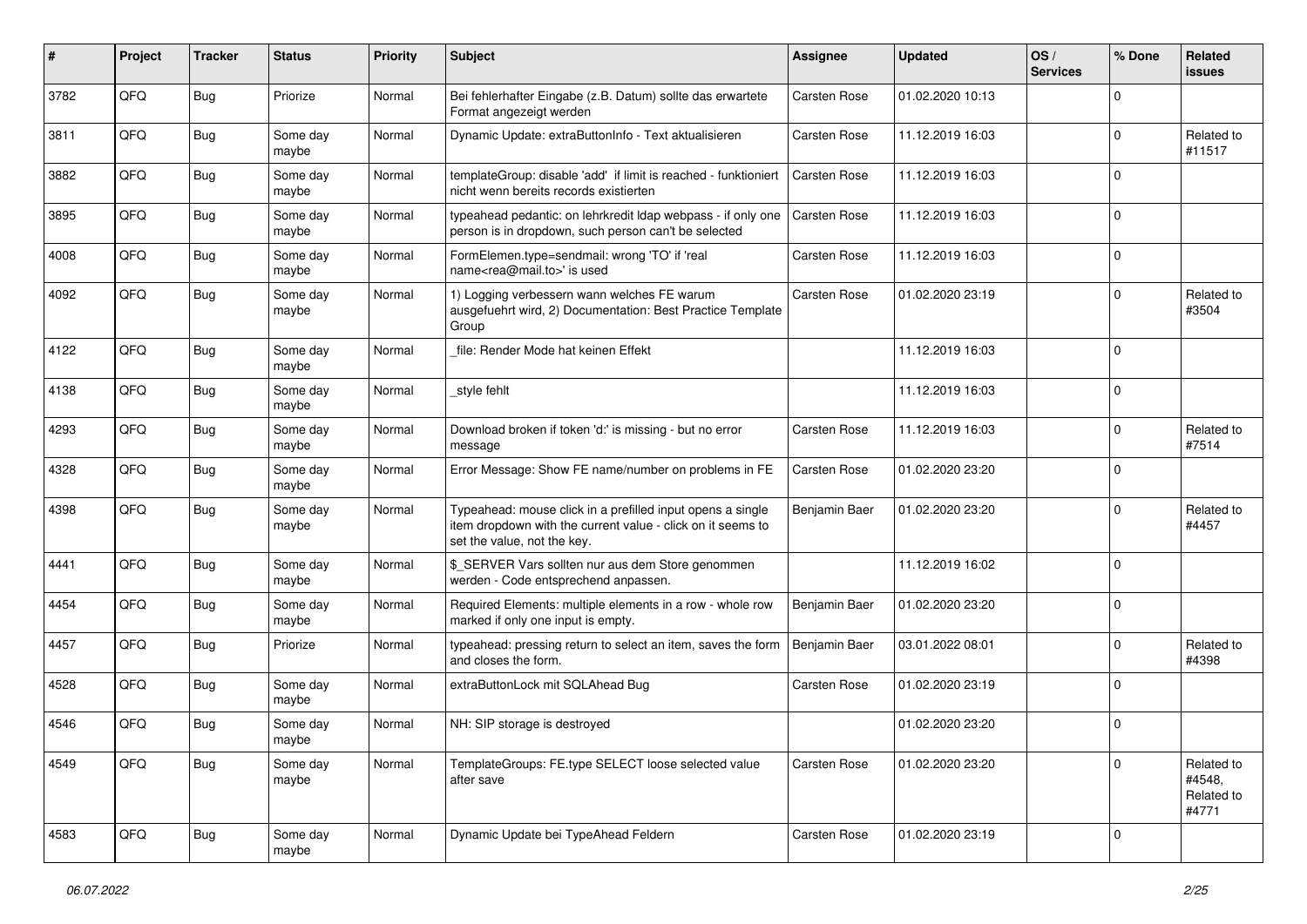| #    | Project | <b>Tracker</b> | <b>Status</b>     | <b>Priority</b> | <b>Subject</b>                                                                                                       | Assignee            | <b>Updated</b>   | OS/<br><b>Services</b> | % Done      | Related<br><b>issues</b>                       |
|------|---------|----------------|-------------------|-----------------|----------------------------------------------------------------------------------------------------------------------|---------------------|------------------|------------------------|-------------|------------------------------------------------|
| 4651 | QFQ     | Bug            | Some day<br>maybe | Normal          | "Loading document" Modal wird angezeigt bei uzhcd type=2<br>Ansicht                                                  | <b>Carsten Rose</b> | 01.02.2020 23:20 |                        | $\Omega$    |                                                |
| 4659 | QFQ     | Bug            | Some day<br>maybe | Normal          | infoButtonExtra                                                                                                      | Carsten Rose        | 01.02.2020 23:20 |                        | $\mathbf 0$ |                                                |
| 4756 | QFQ     | Bug            | New               | Normal          | Form dirty even nothing changes                                                                                      | Carsten Rose        | 11.12.2019 16:16 |                        | $\Omega$    |                                                |
| 4771 | QFQ     | <b>Bug</b>     | Some day<br>maybe | Normal          | qfq: select-down-values empty after save (edit-form for<br>program administrators)                                   | Carsten Rose        | 01.02.2020 23:20 |                        | $\Omega$    | Related to<br>#4549, Has<br>duplicate<br>#4282 |
| 5021 | QFQ     | <b>Bug</b>     | Some day<br>maybe | Normal          | FE.typ=extra - during save displays error 'datum2' already<br>filled in STORE_SIP - the value is stored nevertheless | Carsten Rose        | 01.02.2020 23:19 |                        | 0           | Related to<br>#3875                            |
| 5305 | QFQ     | <b>Bug</b>     | New               | Normal          | Upload FormElement: nicht disabled by readonly Form                                                                  | Carsten Rose        | 16.06.2021 13:43 |                        | $\Omega$    | Related to<br>#9347,<br>Related to<br>#9834    |
| 5557 | QFQ     | Bug            | Some day<br>maybe | Normal          | Form load: STORE_RECORD filled, but should be empty                                                                  | Carsten Rose        | 01.02.2020 23:19 |                        | $\Omega$    |                                                |
| 5559 | QFQ     | Bug            | New               | Normal          | FE.type = Upload: 'accept' might contain variables                                                                   | Carsten Rose        | 11.05.2020 21:23 |                        | $\mathbf 0$ |                                                |
| 5576 | QFQ     | Bug            | New               | Normal          | Using MySQL 'DROP' requires privilege - wich is not really<br>necessary.                                             | Carsten Rose        | 01.02.2020 23:21 |                        | $\Omega$    |                                                |
| 5706 | QFQ     | Bug            | Some day<br>maybe | Normal          | upload: fileDestination needs to be sanatized                                                                        | Carsten Rose        | 01.02.2020 23:19 |                        | $\mathbf 0$ |                                                |
| 5768 | QFQ     | Bug            | Some day<br>maybe | Normal          | '{{pageLanguage:T}}' missing if QFQ is called via api                                                                | Carsten Rose        | 01.02.2020 23:19 |                        | $\mathbf 0$ |                                                |
| 5877 | QFQ     | Bug            | Some day<br>maybe | Normal          | FE.type=note:bsColumn strange behaviour                                                                              |                     | 01.02.2020 23:19 |                        | $\Omega$    |                                                |
| 5991 | QFQ     | Bug            | Some day<br>maybe | Normal          | URLs with ' ' or long parameter are problematic                                                                      | Carsten Rose        | 01.02.2020 23:19 |                        | $\Omega$    |                                                |
| 6140 | QFQ     | Bug            | Priorize          | Normal          | QFQ DnD Sort: Locked fields                                                                                          | Benjamin Baer       | 21.03.2022 09:56 |                        | $\mathbf 0$ |                                                |
| 6462 | QFQ     | Bug            | New               | Normal          | File Upload: Nutzlose Fehlermeldung wenn Datei zu gross                                                              | Carsten Rose        | 01.02.2020 23:21 |                        | 0           | Related to<br>#6139                            |
| 6483 | QFQ     | <b>Bug</b>     | New               | Normal          | R Store funktioniert nicht bei 'Report Notation' im FE                                                               | <b>Carsten Rose</b> | 01.02.2020 23:21 |                        | $\Omega$    |                                                |
| 6566 | QFQ     | Bug            | Priorize          | Normal          | Link Function 'delete': provided parameter missing on page<br>reload                                                 | Benjamin Baer       | 03.01.2022 08:08 |                        | $\Omega$    |                                                |
| 6574 | QFQ     | <b>Bug</b>     | Priorize          | Normal          | qfq.log: Fehlermeldung wurde angezeigt, aber nicht geloggt                                                           | Carsten Rose        | 01.02.2020 10:13 |                        | $\mathbf 0$ |                                                |
| 6677 | QFQ     | <b>Bug</b>     | New               | Normal          | Error message FE Action Element: no/wrong FE reference<br>who cause the problem.                                     | Carsten Rose        | 01.02.2020 23:21 |                        | $\mathbf 0$ |                                                |
| 6912 | QFQ     | Bug            | New               | Normal          | error Message Var 'deadline' already set in SIP - in Form<br>with FE.value={{deadline:R:::{{deadlinePeriod:Y}}}}     | Carsten Rose        | 01.02.2020 23:21 |                        | $\mathbf 0$ |                                                |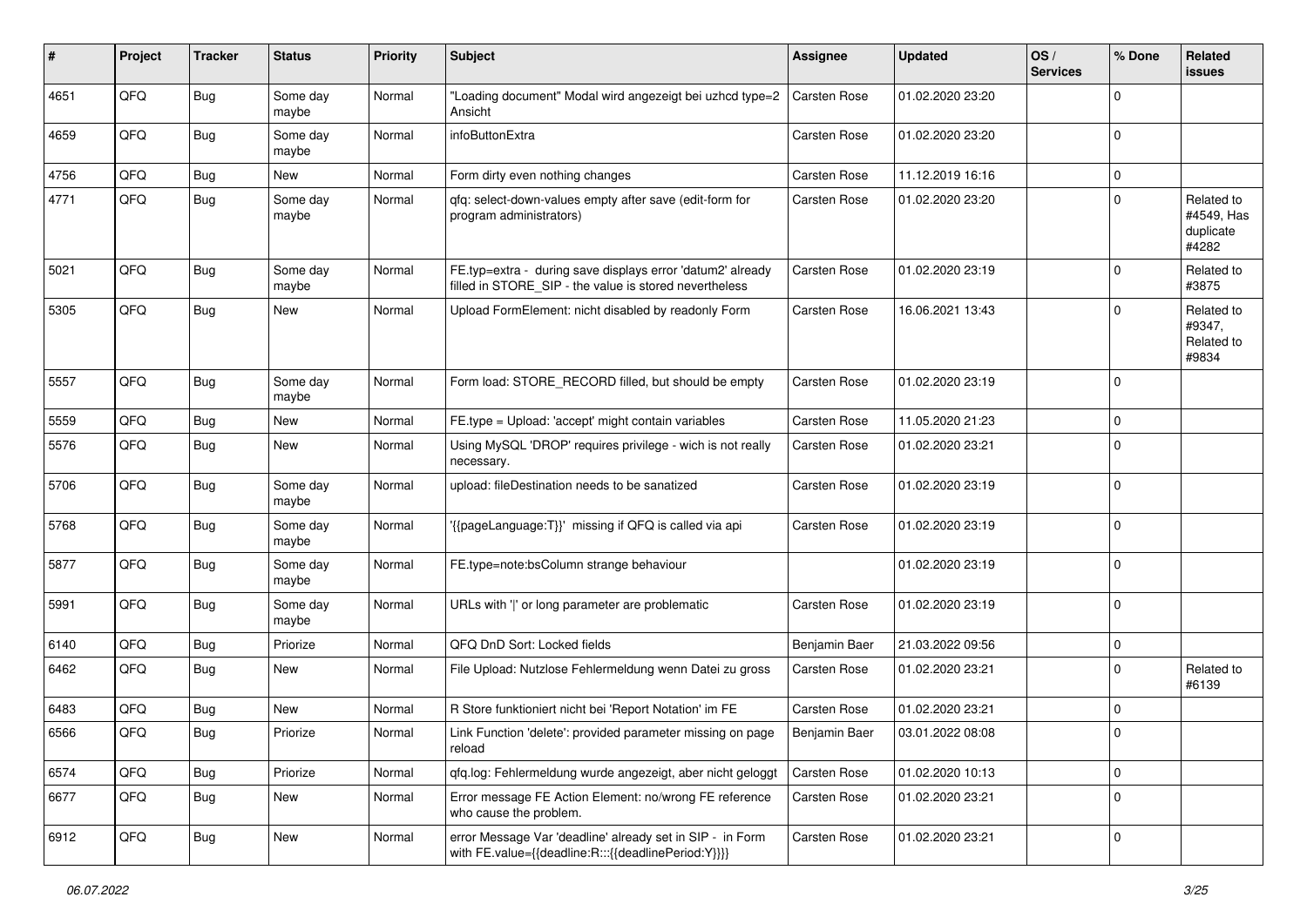| #    | Project | <b>Tracker</b> | <b>Status</b>     | <b>Priority</b> | <b>Subject</b>                                                                                        | <b>Assignee</b>     | <b>Updated</b>   | OS/<br><b>Services</b> | % Done      | Related<br>issues    |
|------|---------|----------------|-------------------|-----------------|-------------------------------------------------------------------------------------------------------|---------------------|------------------|------------------------|-------------|----------------------|
| 7002 | QFQ     | <b>Bug</b>     | New               | Normal          | Dynamic Update: row does not disappear / appear                                                       | <b>Carsten Rose</b> | 01.02.2020 23:22 |                        | $\mathbf 0$ |                      |
| 7014 | QFQ     | Bug            | New               | Normal          | Sending invalid emails succeeds when<br>debug.redirectAllMailTo is set                                | Carsten Rose        | 01.02.2020 23:21 |                        | 0           |                      |
| 7101 | QFQ     | <b>Bug</b>     | Some day<br>maybe | Normal          | 'form' in SIP and 'report' - breaks                                                                   |                     | 01.02.2020 23:20 |                        | $\mathbf 0$ |                      |
| 7219 | QFQ     | <b>Bug</b>     | New               | Normal          | typeSheadSql / typeAheadSqlPrefetch: change to curly<br>braces                                        | <b>Carsten Rose</b> | 01.02.2020 23:21 |                        | 0           |                      |
| 7261 | QFQ     | <b>Bug</b>     | New               | Normal          | Report pathFilename for user without path, only the filename                                          | <b>Carsten Rose</b> | 01.02.2020 23:21 |                        | $\mathbf 0$ |                      |
| 7281 | QFQ     | <b>Bug</b>     | Some day<br>maybe | Normal          | Subrecords: on large screen separator line too short                                                  |                     | 01.02.2020 23:19 |                        | 0           |                      |
| 7402 | QFQ     | <b>Bug</b>     | Some day<br>maybe | Normal          | thumbnail cache: outdated picture when permission denied<br>and permission resolved.                  |                     | 01.02.2020 23:20 |                        | $\mathbf 0$ |                      |
| 7512 | QFQ     | <b>Bug</b>     | New               | Normal          | FE: inputType=number >> 'pattern' is not respected                                                    | <b>Carsten Rose</b> | 01.02.2020 23:22 |                        | $\mathbf 0$ |                      |
| 7513 | QFQ     | Bug            | New               | Normal          | Radios not correct aligned                                                                            | <b>Carsten Rose</b> | 01.02.2020 23:22 |                        | 0           |                      |
| 7524 | QFQ     | <b>Bug</b>     | New               | Normal          | QFQ throws a 'General Error' if 'fileadmin/protected/log/' is<br>not writeable                        | <b>Carsten Rose</b> | 01.02.2020 23:22 |                        | $\mathbf 0$ |                      |
| 7547 | QFQ     | <b>Bug</b>     | New               | Normal          | Error Message in afterSave: wrong parameter column<br>reported                                        | <b>Carsten Rose</b> | 01.02.2020 23:22 |                        | $\mathbf 0$ |                      |
| 7574 | QFQ     | Bug            | New               | Normal          | Substitute error: form element not reported / dont parse<br>Form.note                                 | <b>Carsten Rose</b> | 01.02.2020 23:21 |                        | $\mathbf 0$ |                      |
| 7616 | QFQ     | Bug            | Priorize          | Normal          | Selectlist with Enum & Dynamic Update                                                                 | <b>Carsten Rose</b> | 01.02.2020 10:13 |                        | $\mathbf 0$ |                      |
| 7656 | QFQ     | <b>Bug</b>     | Priorize          | Normal          | FE with required, 'pattern' and 'extraButtonLock': always<br>complain about missing value             | <b>Carsten Rose</b> | 01.02.2020 10:13 |                        | $\mathbf 0$ |                      |
| 7685 | QFQ     | <b>Bug</b>     | New               | Normal          | Open FormElement from QFQ error message and save<br>modified record: error about missing {{formId:F}} | <b>Carsten Rose</b> | 01.02.2020 23:22 |                        | 0           |                      |
| 7795 | QFQ     | <b>Bug</b>     | New               | Normal          | Readonly Form: Typeahead-Felder                                                                       | Carsten Rose        | 01.02.2020 23:22 |                        | $\mathbf 0$ | Related to<br>#10640 |
| 7890 | QFQ     | Bug            | New               | Normal          | FormElement 'required': extraButtonInfo not aligned                                                   | <b>Carsten Rose</b> | 11.06.2021 21:17 |                        | $\mathbf 0$ | Related to<br>#11517 |
| 8037 | QFQ     | Bug            | Priorize          | Normal          | FE.type=upload (advanced mode): {{slaveld:V}} missing<br>during dynamic update                        | Carsten Rose        | 01.02.2020 10:13 |                        | $\mathbf 0$ |                      |
| 8049 | QFQ     | <b>Bug</b>     | New               | Normal          | FE.type=note, column 'value': text moves some pixel to top<br>after save                              | Carsten Rose        | 01.02.2020 23:22 |                        | $\Omega$    |                      |
| 8106 | QFQ     | <b>Bug</b>     | Some day<br>maybe | Normal          | Dynamic Update: Feld kann nicht auf empty zurückgesetzt<br>werden                                     | <b>Carsten Rose</b> | 11.12.2019 16:01 |                        | 0           |                      |
| 8316 | QFQ     | <b>Bug</b>     | Feedback          | Normal          | Documentation/Behaviour for Nested Queries and<br>Record-Store confusing                              | Nicola Chiapolini   | 20.11.2019 09:14 |                        | 0           |                      |
| 9013 | QFQ     | Bug            | New               | Normal          | Error in Twig template not handled                                                                    | Carsten Rose        | 20.10.2021 13:43 |                        | 0           |                      |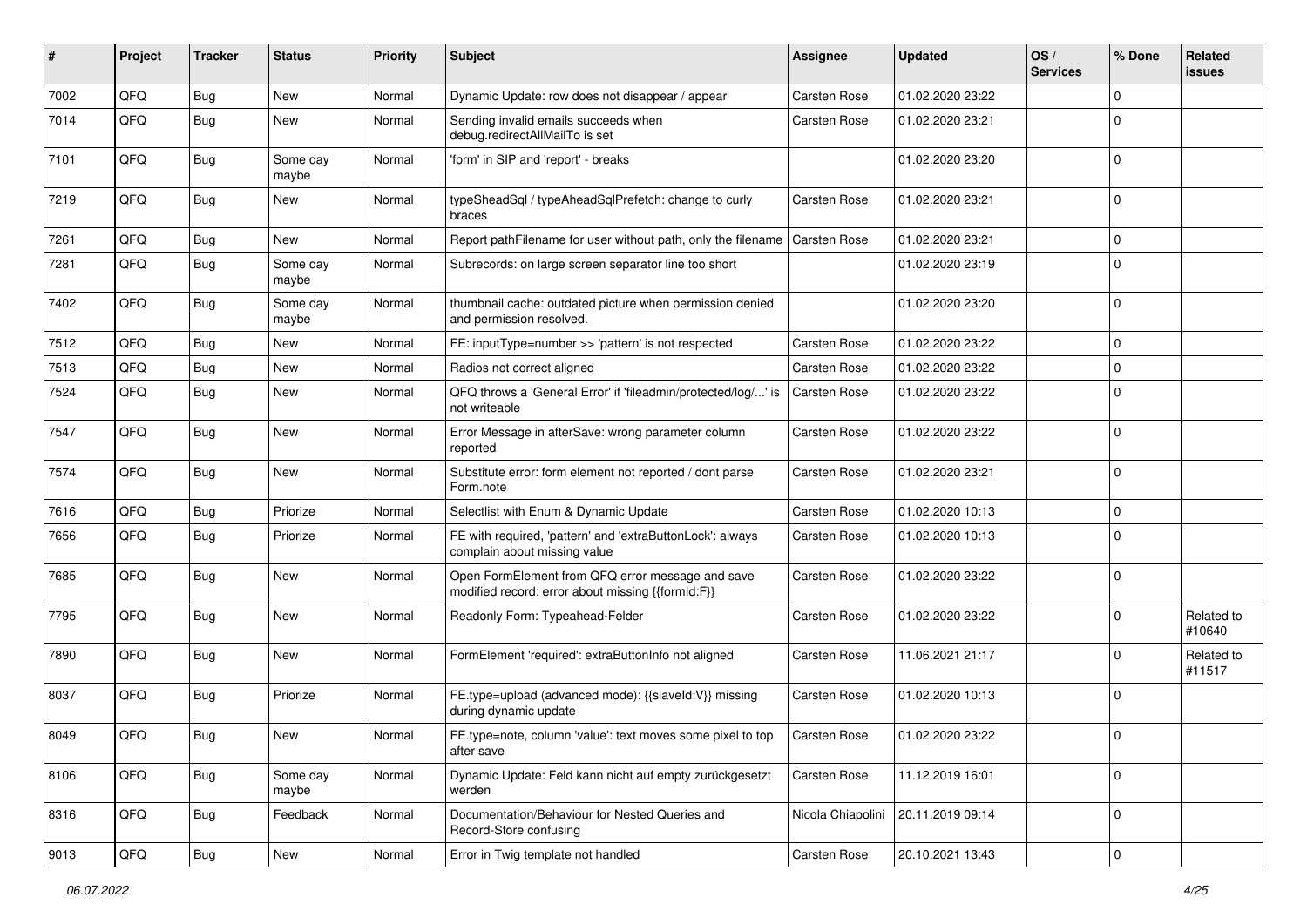| #    | Project | <b>Tracker</b> | <b>Status</b>     | <b>Priority</b> | <b>Subject</b>                                                                                           | Assignee            | <b>Updated</b>   | OS/<br><b>Services</b> | % Done      | Related<br>issues                                                       |
|------|---------|----------------|-------------------|-----------------|----------------------------------------------------------------------------------------------------------|---------------------|------------------|------------------------|-------------|-------------------------------------------------------------------------|
| 9020 | QFQ     | Bug            | Some day<br>maybe | Normal          | radio mit buttonClass und dynamicUpdate lassen sich nicht<br>kombinieren                                 |                     | 11.12.2019 16:01 |                        | $\Omega$    |                                                                         |
| 9024 | QFQ     | Bug            | Some day<br>maybe | Normal          | QFQ Einarbeitung                                                                                         |                     | 01.02.2020 15:56 |                        | $\mathbf 0$ |                                                                         |
| 9077 | QFQ     | Bug            | <b>New</b>        | Normal          | typeAheadSql: report broken SQL                                                                          | <b>Carsten Rose</b> | 29.06.2022 22:35 |                        | $\Omega$    | Related to<br>#4018                                                     |
| 9126 | QFQ     | <b>Bug</b>     | Some day<br>maybe | Normal          | hidden Form elements are present in page source                                                          |                     | 02.01.2021 18:41 |                        | $\Omega$    |                                                                         |
| 9127 | QFQ     | Bug            | <b>New</b>        | Normal          | Error Message: change 'roll over' color - text not readable                                              | <b>Carsten Rose</b> | 01.02.2020 23:22 |                        | 0           |                                                                         |
| 9177 | QFQ     | Bug            | New               | Normal          | Bug? QFQ tries to save an action FE, which has real<br>existing column name                              | <b>Carsten Rose</b> | 01.02.2020 23:22 |                        | $\Omega$    |                                                                         |
| 9275 | QFQ     | Bug            | <b>New</b>        | Normal          | autcron: t3 page, which takes to long to respond, is not<br>reported properly                            | <b>Carsten Rose</b> | 01.02.2020 23:22 |                        | 100         |                                                                         |
| 9281 | QFQ     | Bug            | Some day<br>maybe | Normal          | Allow STRICT_TRANS_TABLES                                                                                | <b>Carsten Rose</b> | 02.01.2021 18:43 |                        | $\Omega$    |                                                                         |
| 9317 | QFQ     | Bug            | New               | Normal          | FE.type=note: with dynamic show/hidden an empty label<br>causes trouble                                  | <b>Carsten Rose</b> | 01.02.2020 23:22 |                        | $\Omega$    |                                                                         |
| 9533 | QFQ     | Bug            | New               | Normal          | FE.type=upload: Check in 'beforeSave' if upload is given                                                 | <b>Carsten Rose</b> | 01.02.2020 23:22 |                        | $\mathbf 0$ | Related to<br>#11523                                                    |
| 9535 | QFQ     | Bug            | Feedback          | Normal          | Report:  AS ' vertical' - column to wide - vertical >> rot45,<br>rot <sub>90</sub>                       | Benjamin Baer       | 01.02.2020 15:56 |                        | $\Omega$    |                                                                         |
| 9669 | QFQ     | <b>Bug</b>     | Some day<br>maybe | Normal          | Checkbox / Template Group: radio/checkbox visible broken<br>after 'add'                                  | <b>Carsten Rose</b> | 16.06.2021 13:47 |                        | $\mathbf 0$ | Related to<br>#8091                                                     |
| 9691 | QFQ     | Bug            | In Progress       | Normal          | Checkbox: dynamic update > readonly                                                                      | <b>Carsten Rose</b> | 01.02.2020 23:22 |                        | 50          | Related to<br>#9834                                                     |
| 9773 | QFQ     | <b>Bug</b>     | <b>New</b>        | Normal          | form.parameter.formModeGlobal=requiredOff                                                                | <b>Carsten Rose</b> | 01.02.2020 15:56 |                        | $\Omega$    |                                                                         |
| 9783 | QFQ     | <b>Bug</b>     | <b>New</b>        | Normal          | Email with special characters                                                                            | <b>Carsten Rose</b> | 01.02.2020 23:22 |                        | $\mathbf 0$ |                                                                         |
| 9834 | QFQ     | <b>Bug</b>     | Priorize          | Normal          | Input elements with tag 'disabled' are missing on<br>form-submit: server option 'processReadOnly' broken | <b>Carsten Rose</b> | 07.12.2021 16:43 |                        | $\Omega$    | Related to<br>#9691,<br>Related to<br>#5305, Has<br>duplicate<br>#12331 |
| 9855 | QFQ     | <b>Bug</b>     | <b>New</b>        | Normal          | <b>Required Check</b>                                                                                    |                     | 01.02.2020 15:56 |                        | $\Omega$    |                                                                         |
| 9862 | QFQ     | Bug            | Priorize          | Normal          | Failed writing to sql mail qfq.log should throw an exception                                             | <b>Carsten Rose</b> | 01.02.2020 10:13 |                        | $\Omega$    |                                                                         |
| 9898 | QFQ     | Bug            | Feedback          | Normal          | Formular trotz Timeout gespeichert                                                                       | Benjamin Baer       | 01.02.2020 15:56 |                        | $\Omega$    |                                                                         |
| 9947 | QFQ     | <b>Bug</b>     | Priorize          | Normal          | Unwanted error message if missing 'typeAheadSqlPrefetch'                                                 | <b>Carsten Rose</b> | 01.02.2020 10:13 |                        | $\Omega$    |                                                                         |
| 9958 | QFQ     | <b>Bug</b>     | Priorize          | Normal          | Broken subrecord query: no error message                                                                 | <b>Carsten Rose</b> | 05.02.2021 15:15 |                        | $\Omega$    |                                                                         |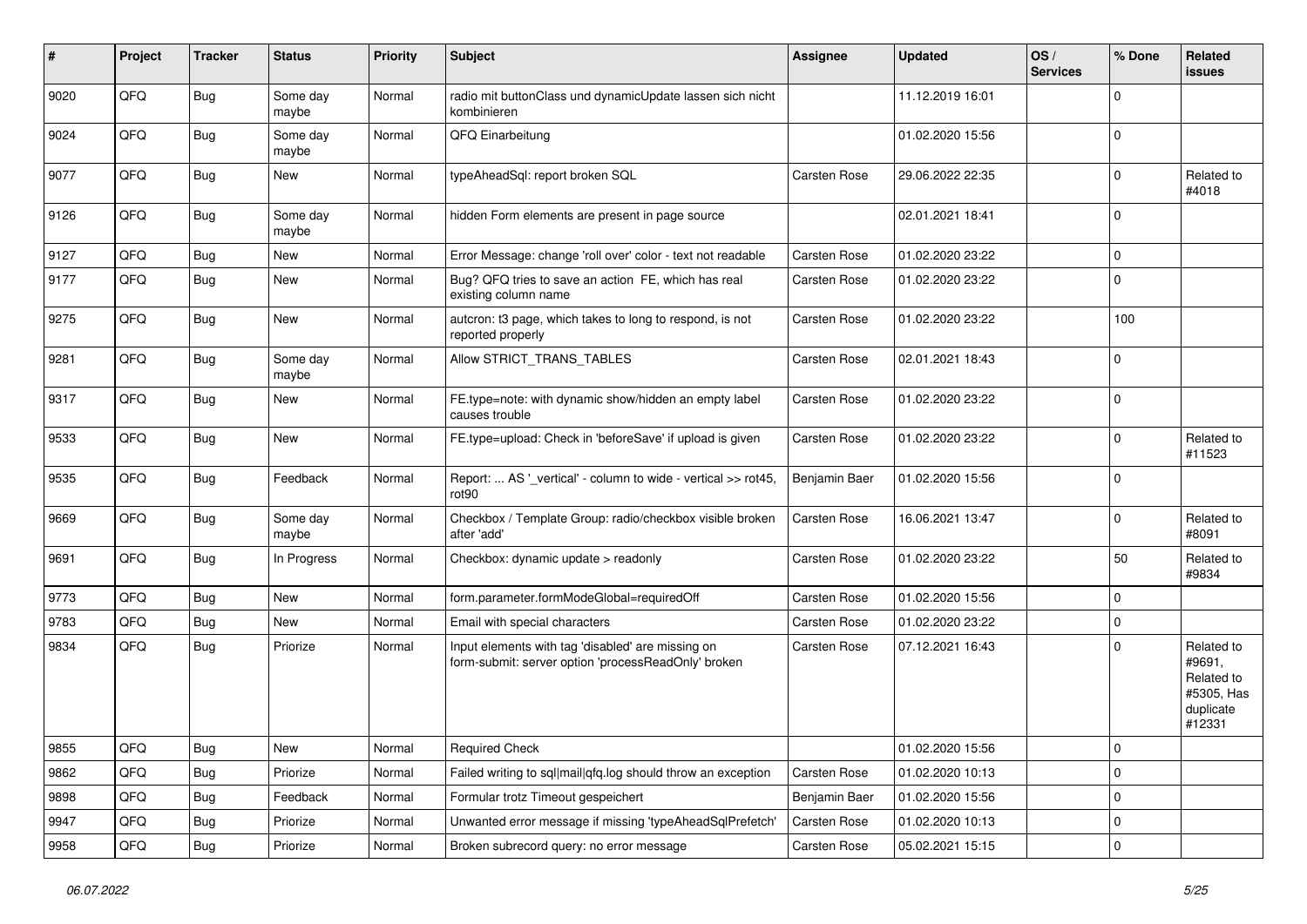| $\vert$ # | Project | <b>Tracker</b> | <b>Status</b> | <b>Priority</b> | <b>Subject</b>                                                                      | Assignee            | <b>Updated</b>   | OS/<br><b>Services</b> | % Done      | <b>Related</b><br><b>issues</b>                                                                                                |
|-----------|---------|----------------|---------------|-----------------|-------------------------------------------------------------------------------------|---------------------|------------------|------------------------|-------------|--------------------------------------------------------------------------------------------------------------------------------|
| 9975      | QFQ     | <b>Bug</b>     | Priorize      | Normal          | Dropdown Menu: 'r:3' broken                                                         | Carsten Rose        | 01.02.2020 10:13 |                        | $\mathbf 0$ |                                                                                                                                |
| 10082     | QFQ     | <b>Bug</b>     | New           | Normal          | FE.type=SELECT - 'sanatize' Class                                                   | Carsten Rose        | 07.05.2020 09:36 |                        | $\mathbf 0$ | Related to<br>#10081                                                                                                           |
| 10322     | QFQ     | Bug            | <b>New</b>    | Normal          | FormElement / Radio: missing column 'enum' >> FE not<br>reported                    | <b>Carsten Rose</b> | 07.05.2020 09:37 |                        | 0           |                                                                                                                                |
| 10324     | QFQ     | <b>Bug</b>     | <b>New</b>    | Normal          | Excel Export mit Template funktioniert nur, wenn Template<br>vor uid kommt          |                     | 30.03.2020 11:20 |                        | $\pmb{0}$   | Related to<br>#10257                                                                                                           |
| 10588     | QFQ     | Bug            | New           | Normal          | typeahed Tag: Doku anpassen                                                         | Carsten Rose        | 12.11.2020 23:45 |                        | $\mathbf 0$ |                                                                                                                                |
| 10658     | QFQ     | <b>Bug</b>     | New           | Normal          | processReadOnly broken                                                              | Carsten Rose        | 27.05.2020 17:55 |                        | 0           |                                                                                                                                |
| 10661     | QFQ     | <b>Bug</b>     | In Progress   | Normal          | Typo3 Warnungen                                                                     | Carsten Rose        | 07.09.2021 13:23 |                        | $\mathbf 0$ | Related to<br>#12440                                                                                                           |
| 10704     | QFQ     | <b>Bug</b>     | New           | Normal          | wkhtml problem rendering fullCalendar.js / fabric.js >><br>successor: puppeteer     | <b>Carsten Rose</b> | 12.11.2020 23:45 |                        | $\mathbf 0$ | Related to<br>#5024,<br>Related to<br>#4650,<br>Related to<br>#10715                                                           |
| 10759     | QFQ     | Bug            | <b>New</b>    | Normal          | emptyMeansNull - Feld falsch aktualisiert                                           |                     | 12.11.2020 23:45 |                        | 0           |                                                                                                                                |
| 10890     | QFQ     | <b>Bug</b>     | New           | Normal          | AutoCron hangs                                                                      |                     | 20.07.2020 13:56 |                        | 0           |                                                                                                                                |
| 10937     | QFQ     | <b>Bug</b>     | <b>New</b>    | Normal          | Fehler mit abhängigen Select- Feldern beim Positionieren                            | Carsten Rose        | 12.11.2020 23:45 |                        | $\pmb{0}$   |                                                                                                                                |
| 11239     | QFQ     | <b>Bug</b>     | <b>New</b>    | Normal          | Radiobutton (plain): horizontales Rendern abhängig vom<br>Datentyp in der Datenbank | Carsten Rose        | 30.09.2020 18:37 |                        | $\mathbf 0$ |                                                                                                                                |
| 11347     | QFQ     | <b>Bug</b>     | Feedback      | Normal          | If Bedingungen funktionieren nicht korrekt                                          | Christoph Fuchs     | 21.03.2021 20:37 |                        | 0           |                                                                                                                                |
| 11517     | QFQ     | <b>Bug</b>     | In Progress   | Normal          | extraButtonInfo Broken for multiple FormElements                                    | <b>Carsten Rose</b> | 12.05.2022 13:12 |                        | $\mathbf 0$ | Related to<br>#7890,<br>Related to<br>#3811, Has<br>duplicate<br>#10905, Has<br>duplicate<br>#10553, Has<br>duplicate<br>#6779 |
| 11522     | QFQ     | <b>Bug</b>     | <b>New</b>    | Normal          | Aus/Einblenden von Reitern                                                          |                     | 13.11.2020 14:58 |                        | 0           |                                                                                                                                |
| 11667     | QFQ     | Bug            | <b>New</b>    | Normal          | MySQL mariadb-server-10.3: Incorrect datetime value                                 | Carsten Rose        | 03.05.2021 20:48 |                        | $\pmb{0}$   |                                                                                                                                |
| 11668     | QFQ     | <b>Bug</b>     | New           | Normal          | Play function.sql - problem with mysql                                              | <b>Carsten Rose</b> | 03.05.2021 20:48 |                        | 0           |                                                                                                                                |
| 11695     | QFQ     | <b>Bug</b>     | <b>New</b>    | Normal          | MultiForm required FE Error                                                         | Carsten Rose        | 04.12.2020 13:34 |                        | $\pmb{0}$   |                                                                                                                                |
| 11715     | QFQ     | <b>Bug</b>     | <b>New</b>    | Normal          | acceptZeroAsRequired and requiredOffButMark do not<br>coincide                      |                     | 08.12.2020 12:13 |                        | $\mathbf 0$ |                                                                                                                                |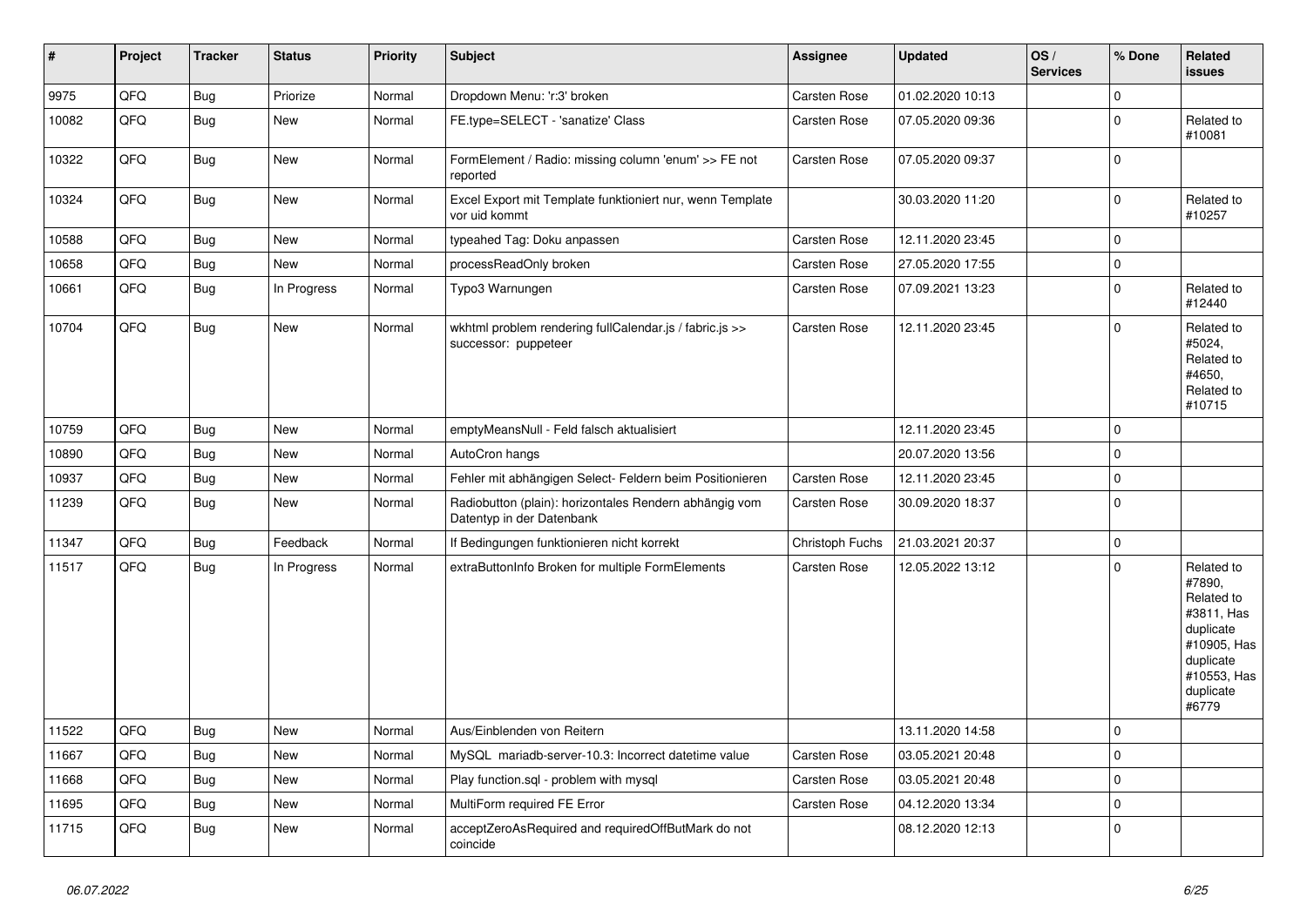| #     | Project | <b>Tracker</b> | <b>Status</b> | <b>Priority</b> | Subject                                                                                                                                             | <b>Assignee</b>     | <b>Updated</b>   | OS/<br><b>Services</b> | % Done      | Related<br>issues                             |
|-------|---------|----------------|---------------|-----------------|-----------------------------------------------------------------------------------------------------------------------------------------------------|---------------------|------------------|------------------------|-------------|-----------------------------------------------|
| 11752 | QFQ     | <b>Bug</b>     | New           | Normal          | checkbox renders multiple input elements with same name                                                                                             | Carsten Rose        | 17.12.2020 14:58 |                        | 0           | Related to<br>#11750                          |
| 12040 | QFQ     | Bug            | New           | Normal          | FE Mode 'hidden' für zwei FEs auf einer Zeile                                                                                                       | Carsten Rose        | 18.02.2021 10:13 |                        | $\Omega$    |                                               |
| 12045 | QFQ     | Bug            | New           | Normal          | templateGroup afterSave FE: Aufruf ohne<br>sglHonorFormElements funktioniert nicht                                                                  | <b>Carsten Rose</b> | 18.02.2021 16:33 |                        | $\Omega$    |                                               |
| 12133 | QFQ     | <b>Bug</b>     | <b>New</b>    | Normal          | NPM, phpSpreadSheet aktualisieren                                                                                                                   | <b>Carsten Rose</b> | 15.03.2021 09:04 |                        | $\Omega$    |                                               |
| 12187 | QFQ     | Bug            | New           | Normal          | Trigger FormAsFile() via Report: probably problem with multi   Carsten Rose<br>DB setup                                                             |                     | 20.03.2021 21:20 |                        | $\Omega$    |                                               |
| 12325 | QFQ     | <b>Bug</b>     | Priorize      | Normal          | MultiDB form.dblndex not working for report syntax                                                                                                  | Carsten Rose        | 07.09.2021 13:37 |                        | 0           | Related to<br>#12145,<br>Related to<br>#12314 |
| 12327 | QFQ     | Bug            | <b>New</b>    | Normal          | Copy to clipboard: Glyphicon can not be changed                                                                                                     | Carsten Rose        | 27.12.2021 17:59 |                        | 0           |                                               |
| 12512 | QFQ     | Bug            | New           | Normal          | Some MySQL Installation can't use 'stored procedures'                                                                                               | Carsten Rose        | 19.03.2022 17:48 |                        | $\Omega$    |                                               |
| 12520 | QFQ     | Bug            | New           | Normal          | Switch FE User: still active even FE User session expired                                                                                           | Carsten Rose        | 19.03.2022 17:48 |                        | $\Omega$    |                                               |
| 12546 | QFQ     | <b>Bug</b>     | Feedback      | Normal          | Branch 'Development' - Unit Tests mit dirty workaround<br>angepasst                                                                                 | <b>Carsten Rose</b> | 19.03.2022 17:48 |                        | $\Omega$    |                                               |
| 12581 | QFQ     | Bug            | New           | Normal          | Form.forward=close: Record 'new' in new browser tab ><br>save (& close) >> Form is not reloaded with new created<br>record id and stays in mode=new | <b>Carsten Rose</b> | 19.03.2022 17:48 |                        | $\mathbf 0$ |                                               |
| 12714 | QFQ     | Bug            | New           | Normal          | Conversion of GIF to PDF broken when GIF contains Alpha.                                                                                            | <b>Carsten Rose</b> | 19.03.2022 17:49 |                        | $\Omega$    |                                               |
| 12716 | QFQ     | Bug            | New           | Normal          | template group: Pattern only applied to first instance                                                                                              | <b>Carsten Rose</b> | 19.03.2022 17:47 |                        | $\Omega$    |                                               |
| 12989 | QFQ     | Bug            | New           | Normal          | empty string does not trigger dynamic update                                                                                                        | Enis Nuredini       | 28.05.2022 11:09 |                        | $\Omega$    |                                               |
| 13331 | QFQ     | Bug            | New           | Normal          | Multi Form: Clear Icon misplaced                                                                                                                    | <b>Carsten Rose</b> | 19.03.2022 17:47 |                        | 0           |                                               |
| 13332 | QFQ     | <b>Bug</b>     | New           | Normal          | Multi Form: Required Felder werden visuell nicht markiert.                                                                                          | <b>Carsten Rose</b> | 19.03.2022 17:47 |                        | $\Omega$    |                                               |
| 13451 | QFQ     | <b>Bug</b>     | New           | Normal          | Character Counter / Max Character: Problem in Safari                                                                                                | Carsten Rose        | 15.04.2022 17:18 |                        | $\mathbf 0$ |                                               |
| 13460 | QFQ     | Bug            | New           | Normal          | Doc: Password set/reset  password should not processed<br>with 'html encode'                                                                        | <b>Carsten Rose</b> | 19.03.2022 17:46 |                        | $\Omega$    |                                               |
| 13528 | QFQ     | <b>Bug</b>     | New           | Normal          | gfg.io > releases: es wird kein neues Release angelegt                                                                                              | Benjamin Baer       | 19.03.2022 17:46 |                        | $\Omega$    |                                               |
| 13592 | QFQ     | Bug            | New           | Normal          | QFQ Build Queue: das vergeben von Tags klappt nicht. Es<br>werden keine Releases gebaut.                                                            | Carsten Rose        | 19.03.2022 17:45 |                        | $\mathbf 0$ |                                               |
| 13647 | QFQ     | <b>Bug</b>     | New           | Normal          | Autofocus funktioniert nicht auf Chrome                                                                                                             | Benjamin Baer       | 19.03.2022 17:44 |                        | 0           |                                               |
| 13659 | QFQ     | <b>Bug</b>     | New           | Normal          | wrong sanitize class applied to R-store                                                                                                             | Carsten Rose        | 15.01.2022 14:23 |                        | 0           |                                               |
| 13706 | QFQ     | <b>Bug</b>     | New           | Normal          | Wrong CheckType in FieldElement LastStatus of Form Cron                                                                                             | Carsten Rose        | 21.01.2022 18:20 |                        | 0           |                                               |
| 13767 | QFQ     | <b>Bug</b>     | Feedback      | Normal          | date/time-picker: required shows up/down button orange                                                                                              | Enis Nuredini       | 16.05.2022 23:16 |                        | $\mathbf 0$ |                                               |
| 13899 | QFQ     | <b>Bug</b>     | ToDo          | Normal          | Selenium: zum laufen bringen                                                                                                                        | Enis Nuredini       | 25.03.2022 10:24 |                        | 0           |                                               |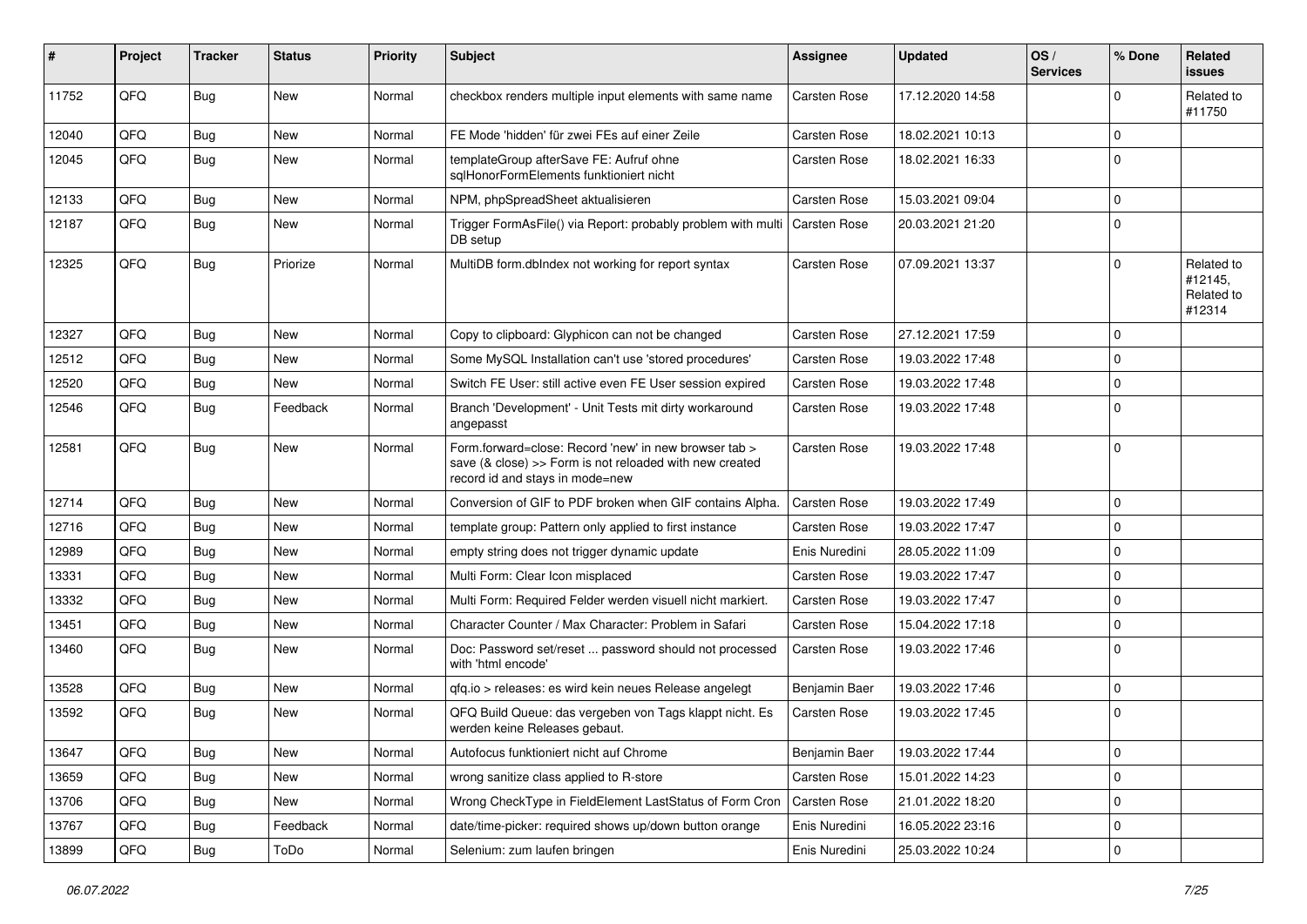| $\sharp$ | Project | <b>Tracker</b> | <b>Status</b>     | <b>Priority</b> | Subject                                                                                                      | <b>Assignee</b>     | <b>Updated</b>   | OS/<br><b>Services</b> | % Done         | Related<br><b>issues</b>                     |
|----------|---------|----------------|-------------------|-----------------|--------------------------------------------------------------------------------------------------------------|---------------------|------------------|------------------------|----------------|----------------------------------------------|
| 13943    | QFQ     | <b>Bug</b>     | Priorize          | Normal          | unable to find formgroup                                                                                     | Enis Nuredini       | 28.05.2022 11:03 |                        | $\Omega$       |                                              |
| 14077    | QFQ     | <b>Bug</b>     | New               | Normal          | As _link: Attribute 'class' missing by r:1 and r:3 - but should<br>set                                       | <b>Carsten Rose</b> | 28.05.2022 11:02 |                        | $\Omega$       | Related to<br>#5342,<br>Related to<br>#4343  |
| 14091    | QFQ     | <b>Bug</b>     | New               | Normal          | inconsistent template path for twig                                                                          | Carsten Rose        | 19.04.2022 18:36 |                        | $\Omega$       |                                              |
| 14175    | QFQ     | Bug            | In Progress       | Normal          | Opening a form with no QFQ Session cookie fails                                                              | Carsten Rose        | 03.06.2022 10:40 |                        | $\mathbf 0$    |                                              |
| 14233    | QFQ     | <b>Bug</b>     | New               | Normal          | AS _link: question - HTML is not rendered                                                                    | Carsten Rose        | 28.05.2022 11:02 |                        | $\Omega$       |                                              |
| 14283    | QFQ     | <b>Bug</b>     | Priorize          | Normal          | HEIC / HEIF convert doesn't trigger                                                                          | Carsten Rose        | 19.06.2022 16:37 |                        | $\mathbf 0$    |                                              |
| 14304    | QFQ     | Bug            | New               | Normal          | table sorter view safer does not work                                                                        | Carsten Rose        | 10.06.2022 11:49 |                        | $\mathbf 0$    |                                              |
| 14305    | QFQ     | Bug            | New               | Normal          | Inline Report editing does not create history entries                                                        | Carsten Rose        | 10.06.2022 11:55 |                        | $\mathbf 0$    |                                              |
| 14322    | QFQ     | Bug            | New               | Normal          | Form Load: by default no scroll (save & close should be<br>visible)                                          | Enis Nuredini       | 15.06.2022 14:12 |                        | $\Omega$       | Related to<br>#14321,<br>Related to<br>#6232 |
| 14323    | QFQ     | <b>Bug</b>     | In Progress       | Normal          | Report: render=both single - no impact                                                                       | Carsten Rose        | 19.06.2022 18:31 |                        | $\Omega$       |                                              |
| 14377    | QFQ     | <b>Bug</b>     | New               | Normal          | Documentation > General Tips: white page after migration                                                     | Enis Nuredini       | 19.06.2022 16:37 |                        | $\mathbf 0$    |                                              |
| 955      | QFQ     | Feature        | Some day<br>maybe | Normal          | QF: Notizen vor/nach dem Form                                                                                |                     | 01.02.2020 23:20 |                        | $\Omega$       |                                              |
| 1234     | QFQ     | Feature        | Some day<br>maybe | Normal          | QF: Record numbering: Im Grid soll in Spalte 1 optional die<br>laufende Nummer der Records angezeigt werden. |                     | 01.02.2020 23:20 |                        | $\Omega$       |                                              |
| 1251     | QFQ     | Feature        | Some day<br>maybe | Normal          | QF: Combo                                                                                                    |                     | 11.12.2019 16:03 |                        | $\Omega$       |                                              |
| 1253     | QFQ     | Feature        | Some day<br>maybe | Normal          | QF: Colorpicker                                                                                              |                     | 11.12.2019 16:03 |                        | $\Omega$       |                                              |
| 1510     | QFQ     | Feature        | Some day<br>maybe | Normal          | jquery von google laden, falls das nicht geht lokal                                                          |                     | 11.12.2019 16:03 |                        | $\mathbf 0$    |                                              |
| 1623     | QFQ     | Feature        | Some day<br>maybe | Normal          | RealURL                                                                                                      |                     | 11.12.2019 16:03 |                        | 30             |                                              |
| 1635     | QFQ     | Feature        | Some day<br>maybe | Normal          | QFQ Extension content record: weitere Optionen<br>einblenden.                                                | Carsten Rose        | 11.12.2019 16:03 |                        | $\Omega$       |                                              |
| 1946     | QFQ     | Feature        | Some day<br>maybe | Normal          | Kontrolle ob der ReadOnly Modus bei den<br>Formularelementen korrekt implementiert ist                       | Carsten Rose        | 11.12.2019 16:03 |                        | $\overline{0}$ |                                              |
| 2084     | QFQ     | Feature        | Some day<br>maybe | Normal          | Mailto mit encryption: Subrecord                                                                             | Carsten Rose        | 11.12.2019 16:03 |                        | $\Omega$       | Related to<br>#2082                          |
| 2361     | QFQ     | Feature        | New               | Normal          | Logging wer/wann/wo welches Formular aufgerufen hat                                                          | <b>Carsten Rose</b> | 11.12.2019 16:15 |                        | $\mathbf 0$    | Related to<br>#4432,<br>Related to<br>#7480  |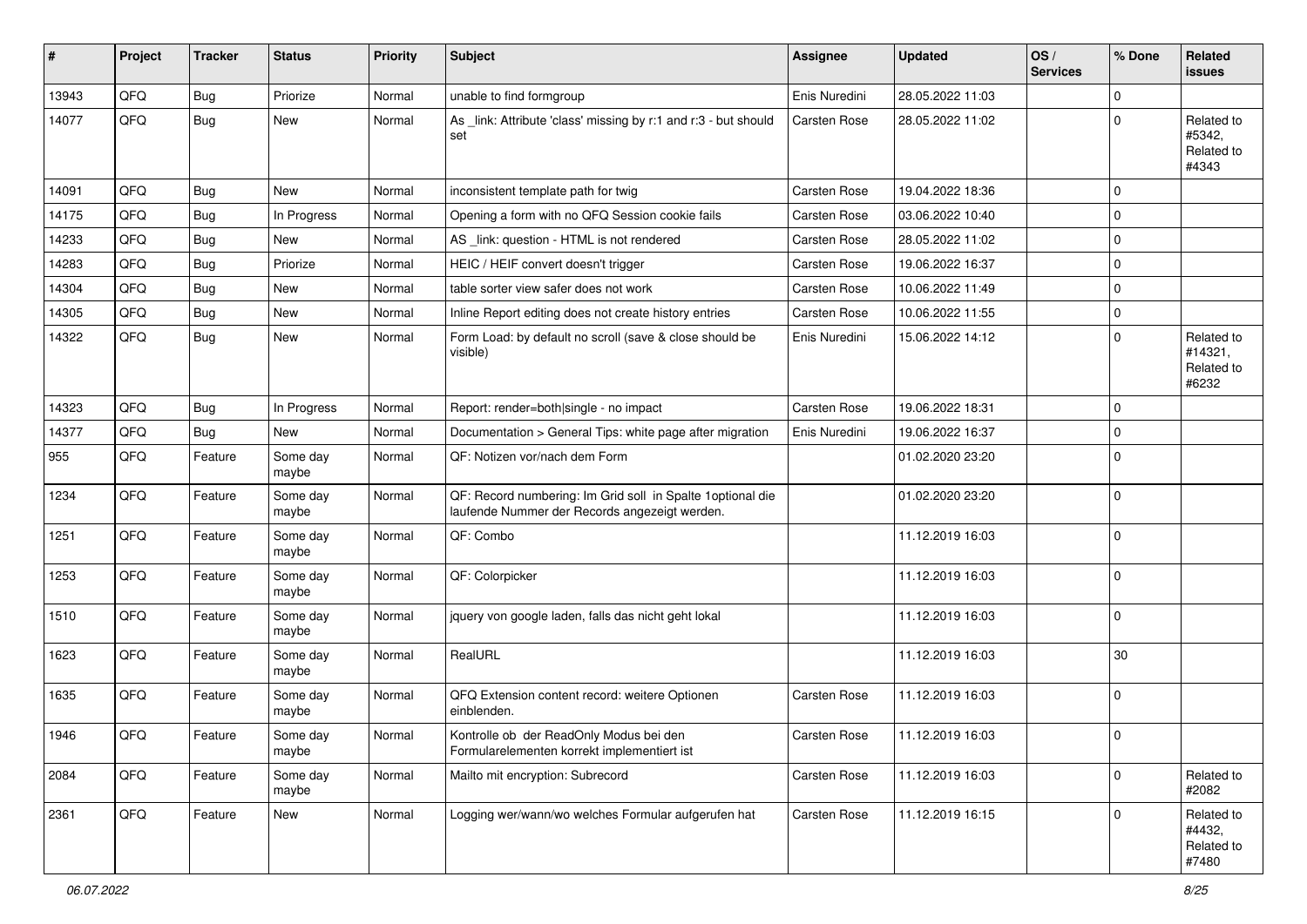| #    | Project | <b>Tracker</b> | <b>Status</b>     | <b>Priority</b> | Subject                                                                                                            | <b>Assignee</b>     | <b>Updated</b>   | OS/<br><b>Services</b> | % Done      | Related<br>issues                           |
|------|---------|----------------|-------------------|-----------------|--------------------------------------------------------------------------------------------------------------------|---------------------|------------------|------------------------|-------------|---------------------------------------------|
| 2950 | QFQ     | Feature        | Some day<br>maybe | Normal          | Inhalt QFQ Records als File                                                                                        |                     | 11.12.2019 16:03 |                        | $\Omega$    |                                             |
| 2995 | QFQ     | Feature        | Some day<br>maybe | Normal          | Dropdown JQuery Plugin: 'chosen' - Moeglichkeit um Select<br>Listen mehr Funktion zu geben. Kein Bootstrap noetig. | Carsten Rose        | 11.12.2019 16:03 |                        | $\mathbf 0$ |                                             |
| 3216 | QFQ     | Feature        | Some day<br>maybe | Normal          | dynamic update für checkbox label2                                                                                 | Carsten Rose        | 11.12.2019 16:03 |                        | $\Omega$    | Related to<br>#2081                         |
| 3267 | QFQ     | Feature        | Some day<br>maybe | Normal          | 2 Forms auf einer Seite: real + Read only                                                                          | <b>Carsten Rose</b> | 11.12.2019 16:03 |                        | $\Omega$    |                                             |
| 3285 | QFQ     | Feature        | Some day<br>maybe | Normal          | Zeichenlimit pro Feld: textarea / editor                                                                           | Carsten Rose        | 11.12.2019 16:02 |                        | $\mathbf 0$ |                                             |
| 3291 | QFQ     | Feature        | Some day<br>maybe | Normal          | AutoCron websiteToken                                                                                              | Carsten Rose        | 11.12.2019 16:02 |                        | $\Omega$    | Related to<br>#4250                         |
| 3331 | QFQ     | Feature        | Some day<br>maybe | Normal          | Default Tooltip fuer _page? Links: mit Form und Record ID                                                          | Carsten Rose        | 11.12.2019 16:02 |                        | $\Omega$    |                                             |
| 3332 | QFQ     | Feature        | Some day<br>maybe | Normal          | Uploads: Thumbnails, Details zum hochgeladenen File                                                                | Carsten Rose        | 11.12.2019 16:02 |                        | $\Omega$    | Related to<br>#3264,<br>Related to<br>#5333 |
| 3350 | QFQ     | Feature        | Some day<br>maybe | Normal          | FormEditor: Hilfetext hinter 'checktype'                                                                           | Carsten Rose        | 11.12.2019 16:02 |                        | $\Omega$    |                                             |
| 3385 | QFQ     | Feature        | Some day<br>maybe | Normal          | templateGroup: insert/update/delete non primary records                                                            | Carsten Rose        | 11.12.2019 16:02 |                        | $\Omega$    |                                             |
| 3402 | QFQ     | Feature        | Some day<br>maybe | Normal          | Syntax Highlighting via CodeMirror                                                                                 | Carsten Rose        | 11.12.2019 16:02 |                        | 100         | Related to<br>#3207                         |
| 3415 | QFQ     | Feature        | Some day<br>maybe | Normal          | FE Login Box Templatefile                                                                                          | Benjamin Baer       | 11.12.2019 16:02 |                        | $\Omega$    |                                             |
| 3432 | QFQ     | Feature        | New               | Normal          | subrecord: dynamicUpdate                                                                                           | Carsten Rose        | 11.06.2020 21:10 |                        | $\Omega$    | Related to<br>#5691                         |
| 3457 | QFQ     | Feature        | Some day<br>maybe | Normal          | LDAP: concat multi values to one single entry                                                                      | Carsten Rose        | 11.12.2019 16:02 |                        | $\Omega$    |                                             |
| 3458 | QFQ     | Feature        | Some day<br>maybe | Normal          | Display 'Edit Form Element'-Checkbox on form: should<br>depend on FE Group                                         | Carsten Rose        | 11.12.2019 16:02 |                        | $\Omega$    | Related to<br>#3447                         |
| 3495 | QFQ     | Feature        | Some day<br>maybe | Normal          | Predifined Parameter werden nicht in '+' (add new record)<br>SIP gerendert.                                        |                     | 11.12.2019 16:02 |                        | $\Omega$    |                                             |
| 3504 | QFG     | Feature        | New               | Normal          | Logging: welche Action FEs werden wann wie ausgefuehrt                                                             | <b>Carsten Rose</b> | 01.02.2020 23:21 |                        | $\Omega$    | Related to<br>#5458,<br>Related to<br>#4092 |
| 3617 | QFG     | Feature        | Some day<br>maybe | Normal          | Load javascripts at bottom                                                                                         |                     | 11.12.2019 16:02 |                        | 0           |                                             |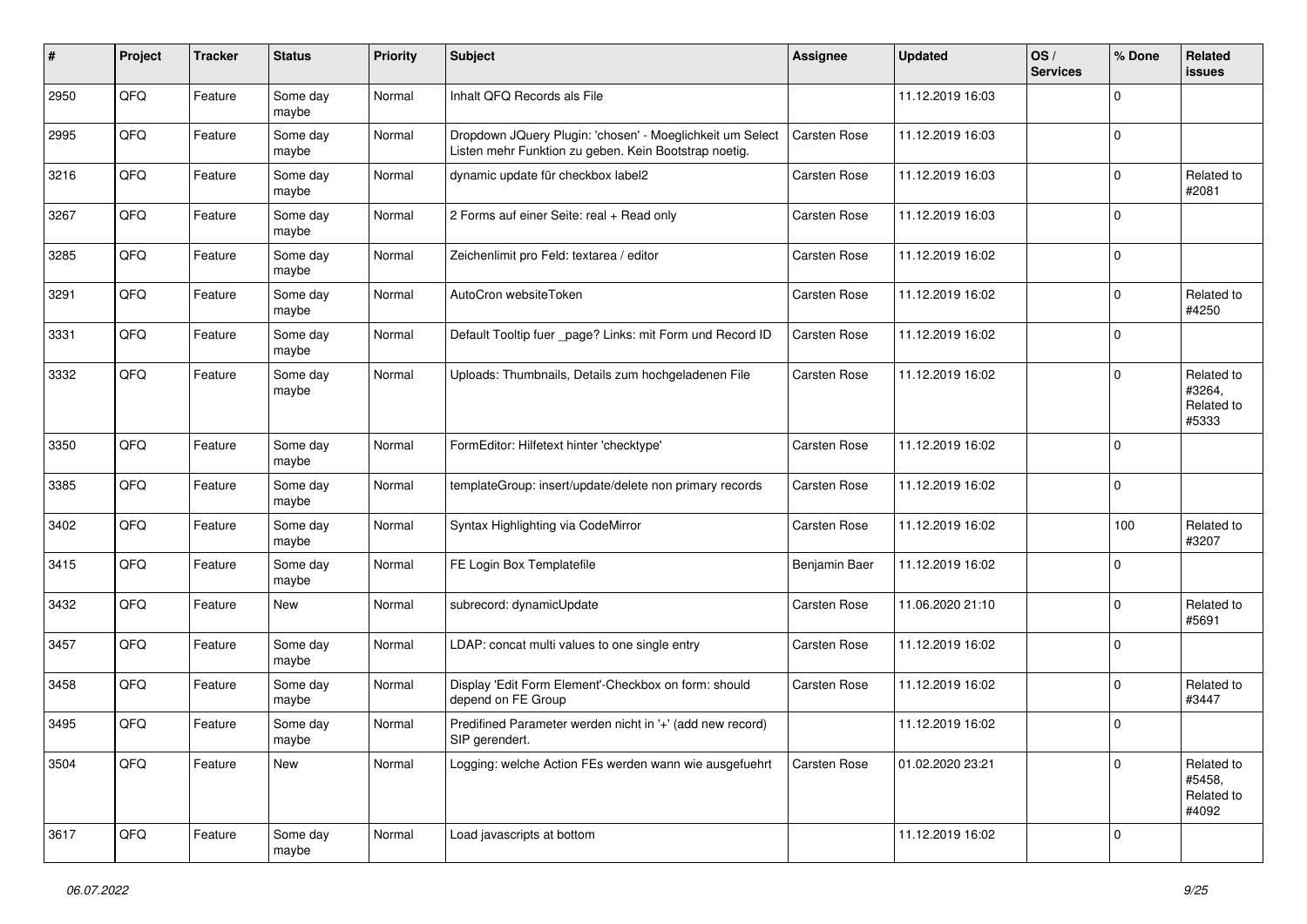| #    | Project | <b>Tracker</b> | <b>Status</b>     | <b>Priority</b> | <b>Subject</b>                                                                                                                                           | <b>Assignee</b> | <b>Updated</b>   | OS/<br><b>Services</b> | % Done      | Related<br><b>issues</b>                    |
|------|---------|----------------|-------------------|-----------------|----------------------------------------------------------------------------------------------------------------------------------------------------------|-----------------|------------------|------------------------|-------------|---------------------------------------------|
| 3646 | QFQ     | Feature        | Some day<br>maybe | Normal          | Moeglichkeit HTML Tags in Reports auszugeben (zu<br>enkodieren: htmlspecialchars)                                                                        |                 | 11.12.2019 16:02 |                        | $\Omega$    | Related to<br>#14320                        |
| 3666 | QFQ     | Feature        | Some day<br>maybe | Normal          | a) Performance Messung: mysql_real_escape_string() im<br>Vergleich zu str_replace(), b) doppeltes Aufrufen von<br>mysql_real_escape_string()             | Carsten Rose    | 11.12.2019 16:02 |                        | $\Omega$    |                                             |
| 3677 | QFQ     | Feature        | Some day<br>maybe | Normal          | wkhtmltopdf: FE User access prohibited, if client IP changes<br>\$TYPO3_CONF_VARS[FE][lockIP]                                                            | Carsten Rose    | 11.12.2019 16:02 |                        | $\mathbf 0$ |                                             |
| 3692 | QFQ     | Feature        | Some day<br>maybe | Normal          | QFQ Webseite                                                                                                                                             | Benjamin Baer   | 11.12.2019 16:02 |                        | $\Omega$    | Related to<br>#5033                         |
| 3708 | QFQ     | Feature        | Some day<br>maybe | Normal          | Form: input - 'specialchars', 'none'  gewisse tags<br>erlauben, andere verbieten                                                                         | Carsten Rose    | 11.12.2019 16:02 |                        | $\Omega$    | Related to<br>#14320                        |
| 3864 | QFQ     | Feature        | <b>New</b>        | Normal          | Encrypt / decrypt field                                                                                                                                  | Enis Nuredini   | 30.06.2022 16:29 |                        | $\Omega$    |                                             |
| 3867 | QFQ     | Feature        | Priorize          | Normal          | Readonly Formular: Template Groups add/delete<br>ausbeldnen                                                                                              | Carsten Rose    | 05.05.2021 22:12 |                        | $\Omega$    |                                             |
| 3877 | QFQ     | Feature        | Some day<br>maybe | Normal          | FormEditor: die Felder die aktuell nicht gebraucht werden<br>nur auf readonly/disabled setzen (nicht ausblenden > das<br>irritiert.                      | Carsten Rose    | 11.12.2019 16:03 |                        | $\mathbf 0$ |                                             |
| 3878 | QFQ     | Feature        | Some day<br>maybe | Normal          | Form 'FormElement': Spalte 'name' typeAhead mit<br>Spaltennamen der Primarytable.                                                                        |                 | 11.12.2019 16:03 |                        | $\Omega$    |                                             |
| 3879 | QFQ     | Feature        | Some day<br>maybe | Normal          | Form 'FormElement': Beim Feld 'name' rechts in der Notiz<br>einen Link einblenden - a) aktuelle Definition anzeigen, b)<br>Spalte in der Tabelle anlegen |                 | 11.12.2019 16:03 |                        | $\mathbf 0$ |                                             |
| 3880 | QFQ     | Feature        | Some day<br>maybe | Normal          | Form 'Form': anlegen einer Tabelle                                                                                                                       |                 | 14.01.2021 10:12 |                        | $\Omega$    |                                             |
| 3900 | QFQ     | Feature        | Some day<br>maybe | Normal          | Extend documentation of 'Copy / Paste'                                                                                                                   | Carsten Rose    | 11.12.2019 16:03 |                        | $\Omega$    | Related to<br>#3899                         |
| 3905 | QFQ     | Feature        | Some day<br>maybe | Normal          | Documentation: Best Practice anhand eines Online<br>Bewerbungstools                                                                                      | Carsten Rose    | 11.12.2019 16:03 |                        | $\Omega$    |                                             |
| 3941 | QFQ     | Feature        | Some day<br>maybe | Normal          | sqlAfter: es sollten mehrere moeglich sein                                                                                                               | Carsten Rose    | 11.12.2019 16:03 |                        | $\Omega$    | Related to<br>#3942                         |
| 3942 | QFQ     | Feature        | Some day<br>maybe | Normal          | Action Elemente: neu generierte IDs via FE weitergeben                                                                                                   | Carsten Rose    | 11.12.2019 16:03 |                        | $\Omega$    | Related to<br>#3941                         |
| 3947 | QFQ     | Feature        | Some day<br>maybe | Normal          | Attack detectect: logout current user                                                                                                                    | Carsten Rose    | 11.12.2019 16:03 |                        | $\Omega$    | Related to<br>#5458,<br>Related to<br>#6299 |
| 3991 | QFQ     | Feature        | Some day<br>maybe | Normal          | report: Columnname ' skipWrap' skips 'fbeg', 'fend'                                                                                                      | Carsten Rose    | 11.12.2019 16:03 |                        | $\mathbf 0$ |                                             |
| 4018 | QFQ     | Feature        | New               | Normal          | typeahead: long query parameter / answer triggers 'Attack<br>detected' and purges current SIP storage.                                                   | Carsten Rose    | 29.06.2022 22:46 |                        | $\Omega$    | Related to<br>#9077                         |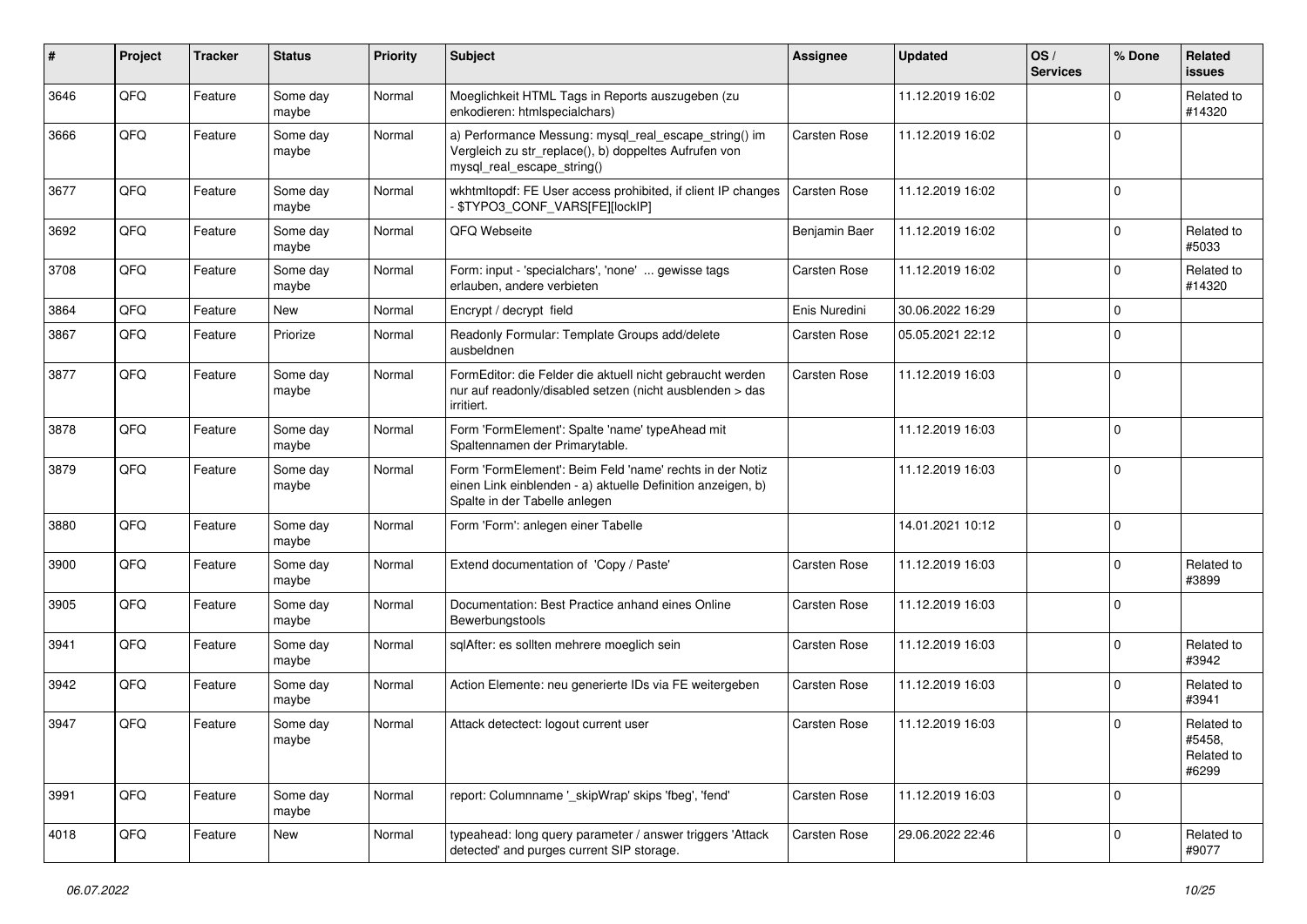| ∦    | Project | <b>Tracker</b> | <b>Status</b>     | <b>Priority</b> | Subject                                                                                                                 | Assignee      | <b>Updated</b>   | OS/<br><b>Services</b> | % Done      | Related<br><b>issues</b>                    |
|------|---------|----------------|-------------------|-----------------|-------------------------------------------------------------------------------------------------------------------------|---------------|------------------|------------------------|-------------|---------------------------------------------|
| 4023 | QFQ     | Feature        | <b>New</b>        | Normal          | prepared statements - FE action: salveld, sqlInsert,<br>sqlUpdate, sqlDelete, sqlBefore, sqlAfter                       | Carsten Rose  | 11.12.2019 16:15 |                        | $\Omega$    |                                             |
| 4026 | QFQ     | Feature        | Some day<br>maybe | Normal          | sqlLog.sql: log number of FE.id                                                                                         | Carsten Rose  | 11.12.2019 16:03 |                        | $\Omega$    | Related to<br>#5458                         |
| 4027 | QFQ     | Feature        | Some day<br>maybe | Normal          | Missing: orange 'check' / 'bullet'                                                                                      |               | 11.12.2019 16:03 |                        | $\Omega$    |                                             |
| 4050 | QFQ     | Feature        | New               | Normal          | sql.log: 1) FormElement ID which causes a specific action,<br>2) Result in the same row.                                | Carsten Rose  | 15.04.2020 11:35 |                        | $\Omega$    | Related to<br>#5458                         |
| 4082 | QFQ     | Feature        | New               | Normal          | Dynamic Update: modeSql - useful default                                                                                | Carsten Rose  | 01.02.2020 23:22 |                        | $\Omega$    |                                             |
| 4194 | QFQ     | Feature        | In Progress       | Normal          | Bootstrap 4 ist jetzt offiziel                                                                                          |               | 03.05.2021 20:47 |                        | $\Omega$    | Related to<br>#10114                        |
| 4197 | QFQ     | Feature        | Some day<br>maybe | Normal          | Unit Test fuer JSON Stream von QuickFormQuery.php ><br>doForm()                                                         | Carsten Rose  | 11.12.2019 16:03 |                        | $\mathbf 0$ |                                             |
| 4250 | QFQ     | Feature        | New               | Normal          | AutoCron in QFQ via PHP                                                                                                 | Carsten Rose  | 01.02.2020 23:21 |                        | $\Omega$    | Related to<br>#3292,<br>Related to<br>#3291 |
| 4259 | QFQ     | Feature        | Some day<br>maybe | Normal          | Instant trigger a cron job                                                                                              | Carsten Rose  | 11.12.2019 16:03 |                        | $\Omega$    |                                             |
| 4330 | QFQ     | Feature        | Some day<br>maybe | Normal          | Error Message: report missing {{ / }} in sqlUpdate, sqlInsert,<br>sqlDelete, sqlAfter, sqlBefore in FE action elements. | Carsten Rose  | 01.02.2020 23:20 |                        | $\mathbf 0$ |                                             |
| 4343 | QFQ     | Feature        | Some day<br>maybe | Normal          | Link: Classifier to add 'attributes'                                                                                    | Carsten Rose  | 01.02.2020 23:20 |                        | $\Omega$    | Related to<br>#14077                        |
| 4349 | QFQ     | Feature        | Some day<br>maybe | Normal          | link download: downloaded external URL to<br>deliver/concatenate - check mimetipe and handle it correctly               | Carsten Rose  | 11.12.2019 16:02 |                        | $\Omega$    |                                             |
| 4365 | QFQ     | Feature        | Some day<br>maybe | Normal          | Multi Language: new way of config                                                                                       | Carsten Rose  | 01.02.2020 23:20 |                        | $\Omega$    |                                             |
| 4413 | QFQ     | Feature        | New               | Normal          | fieldset: show/hidden, modeSql, dynamicUpdate                                                                           | Carsten Rose  | 09.02.2022 15:19 |                        | $\Omega$    |                                             |
| 4420 | QFQ     | Feature        | Some day<br>maybe | Normal          | Client: Local Storage - store the changes of a form, local in<br>the browser.                                           | Benjamin Baer | 11.12.2019 16:02 |                        | $\Omega$    |                                             |
| 4433 | QFQ     | Feature        | Some day<br>maybe | Normal          | Log when SIP will be destroyed by QFQ for any (security)<br>reason                                                      |               | 01.02.2020 23:20 |                        | 0           | Related to<br>#4432,<br>Related to<br>#5458 |
| 4435 | QFQ     | Feature        | Some day<br>maybe | Normal          | Report: striptags - specify allowed tags                                                                                |               | 01.02.2020 23:20 |                        | $\mathbf 0$ |                                             |
| 4439 | QFQ     | Feature        | Some day<br>maybe | Normal          | Log: report all actions fired by an FE Element, incl. the<br>original directive (slaveld, sqllnsert, )                  |               | 01.02.2020 23:20 |                        | $\Omega$    | Related to<br>#4432,<br>Related to<br>#5458 |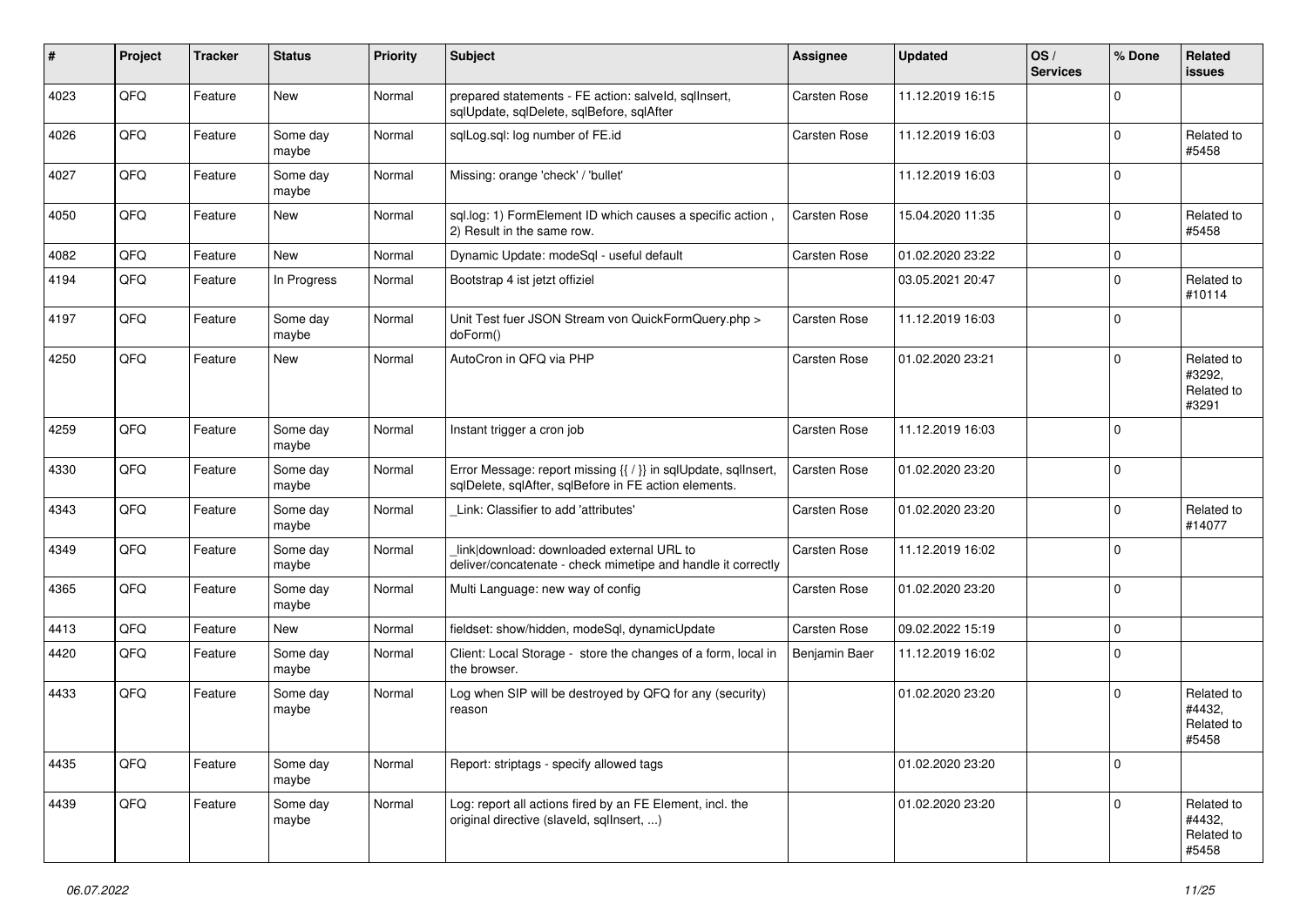| #    | Project | <b>Tracker</b> | <b>Status</b>     | <b>Priority</b> | <b>Subject</b>                                                                                                                                                | <b>Assignee</b> | <b>Updated</b>   | OS/<br><b>Services</b> | % Done      | <b>Related</b><br>issues |
|------|---------|----------------|-------------------|-----------------|---------------------------------------------------------------------------------------------------------------------------------------------------------------|-----------------|------------------|------------------------|-------------|--------------------------|
| 4440 | QFQ     | Feature        | Some day<br>maybe | Normal          | Manual.rst: explain how to. expand PHP Session to 4h                                                                                                          |                 | 11.12.2019 16:02 |                        | $\Omega$    |                          |
| 4442 | QFQ     | Feature        | Some day<br>maybe | Normal          | Special Column Name: _link - new symbol G (Glyph) to<br>choose any available symbol                                                                           |                 | 11.12.2019 16:02 |                        | $\Omega$    |                          |
| 4443 | QFQ     | Feature        | Some day<br>maybe | Normal          | Form: multiple secondary tables                                                                                                                               |                 | 01.02.2020 23:20 |                        | $\Omega$    |                          |
| 4444 | QFQ     | Feature        | Some day<br>maybe | Normal          | FE.type=upload: detect mime type                                                                                                                              |                 | 11.12.2019 16:02 |                        | $\Omega$    | Related to<br>#4303      |
| 4445 | QFQ     | Feature        | Some day<br>maybe | Normal          | template group: Option to simulate fieldset                                                                                                                   |                 | 28.06.2021 14:11 |                        | $\Omega$    |                          |
| 4446 | QFQ     | Feature        | Some day<br>maybe | Normal          | New FE get same feldContainerId as last modifed FE                                                                                                            |                 | 01.02.2020 23:20 |                        | $\Omega$    |                          |
| 4536 | QFQ     | Feature        | Some day<br>maybe | Normal          | FE upload: problem with delete if mutliple uploads an<br>FE.name="                                                                                            |                 | 01.02.2020 23:20 |                        | $\Omega$    |                          |
| 4551 | QFQ     | Feature        | Some day<br>maybe | Normal          | Set 'pills' via dynamicUpdate to show/hide/disabled                                                                                                           |                 | 01.02.2020 23:20 |                        | $\Omega$    | Related to<br>#3752      |
| 4606 | QFQ     | Feature        | Some day<br>maybe | Normal          | link: qualifier to render bootstrap button                                                                                                                    | Carsten Rose    | 01.02.2020 23:19 |                        | $\Omega$    |                          |
| 4626 | QFQ     | Feature        | Some day<br>maybe | Normal          | Mobile View: 'classBody=qfq-form-right' makes no sense                                                                                                        |                 | 01.02.2020 23:20 |                        | $\Omega$    |                          |
| 4627 | QFQ     | Feature        | Some day<br>maybe | Normal          | dbupdate: all tables - check 'create', 'modified' if it is possible<br>to change to default 'CURRENT_TIMESTAMP' and modified<br>'ON UPDATE CURRENT_TIMESTAMP' |                 | 01.02.2020 23:20 |                        | $\Omega$    |                          |
| 4640 | QFQ     | Feature        | Some day<br>maybe | Normal          | Rename System Forms                                                                                                                                           |                 | 01.02.2020 23:20 |                        | $\Omega$    |                          |
| 4650 | QFQ     | Feature        | Some day<br>maybe | Normal          | Convert html to doc/rtf                                                                                                                                       | Carsten Rose    | 01.02.2020 23:20 |                        | $\Omega$    | Related to<br>#10704     |
| 4652 | QFQ     | Feature        | Some day<br>maybe | Normal          | UZH CD: Weiterleitung auf benutzerdefinierte 403/404 Seite                                                                                                    | Carsten Rose    | 01.02.2020 23:20 |                        | $\Omega$    |                          |
| 4719 | QFQ     | Feature        | Some day<br>maybe | Normal          | Custom Message in Client in case of 'Browser tab close,<br>modification will be lost'                                                                         |                 | 01.02.2020 23:20 |                        | $\mathbf 0$ |                          |
| 4757 | QFQ     | Feature        | Some day<br>maybe | Normal          | Test subrecord: download links ok? Links ok?                                                                                                                  | Carsten Rose    | 01.02.2020 23:20 |                        | $\Omega$    |                          |
| 4816 | QFQ     | Feature        | Some day<br>maybe | Normal          | Templates for QFQ Reports (Tables, Radios, )                                                                                                                  |                 | 01.02.2020 23:20 |                        | $\Omega$    |                          |
| 4839 | QFQ     | Feature        | Some day<br>maybe | Normal          | qfq-handle in <head> Abschnitt</head>                                                                                                                         | Carsten Rose    | 11.12.2019 16:02 |                        | $\Omega$    |                          |
| 4869 | QFQ     | Feature        | Some day<br>maybe | Normal          | Dynamic Update (show, hide, readonly?, required?) for<br><b>Template Group Elements</b>                                                                       | Carsten Rose    | 01.02.2020 23:19 |                        | $\Omega$    | Related to<br>#4865      |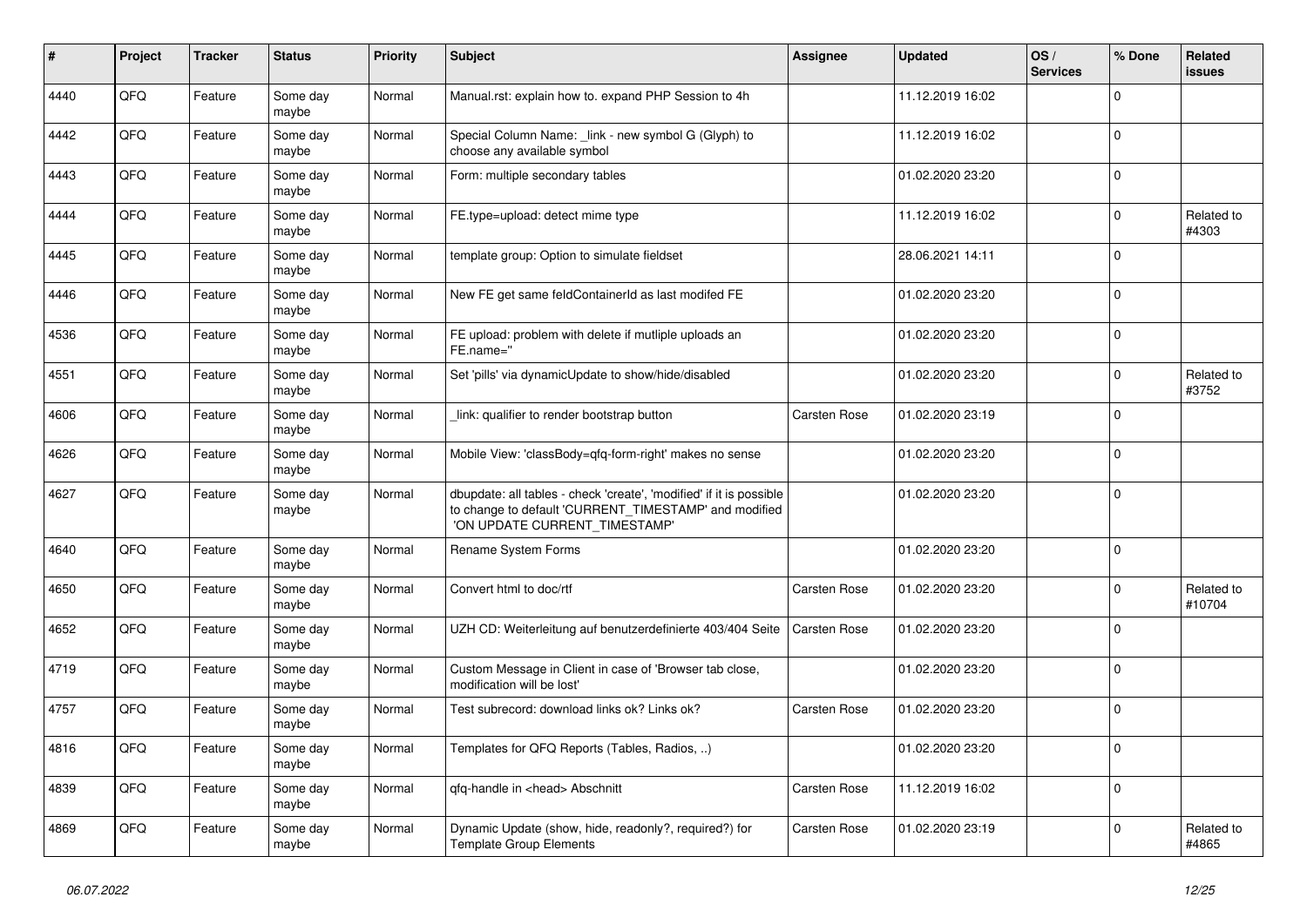| $\pmb{\#}$ | Project | <b>Tracker</b> | <b>Status</b>     | <b>Priority</b> | Subject                                                                                            | <b>Assignee</b>     | <b>Updated</b>   | OS/<br><b>Services</b> | % Done      | <b>Related</b><br><b>issues</b> |
|------------|---------|----------------|-------------------|-----------------|----------------------------------------------------------------------------------------------------|---------------------|------------------|------------------------|-------------|---------------------------------|
| 4872       | QFQ     | Feature        | Some day<br>maybe | Normal          | Fields of Typo3 page available in STORE_TYPO3                                                      | <b>Carsten Rose</b> | 01.02.2020 23:19 |                        | $\Omega$    |                                 |
| 4956       | QFQ     | Feature        | Some day<br>maybe | Normal          | Sendmail: Benutzerdefinierte Headers                                                               | <b>Carsten Rose</b> | 11.12.2019 16:02 |                        | $\Omega$    |                                 |
| 4974       | QFQ     | Feature        | Some day<br>maybe | Normal          | Long polling - inform all listening clients of changes                                             |                     | 11.12.2019 16:02 |                        | $\mathbf 0$ |                                 |
| 5024       | QFQ     | Feature        | Some day<br>maybe | Normal          | Fabric: Generate PDF with edits                                                                    | Benjamin Baer       | 01.02.2020 23:20 |                        | $\Omega$    | Related to<br>#10704            |
| 5129       | QFQ     | Feature        | Some day<br>maybe | Normal          | Reports: SQL fuer x Achse und y Achse                                                              |                     | 11.12.2019 16:02 |                        | $\Omega$    |                                 |
| 5131       | QFQ     | Feature        | <b>New</b>        | Normal          | Activate Spin Gear ('wait/busy' indicator) via LINK attribute                                      | Carsten Rose        | 01.02.2020 23:21 |                        | $\mathbf 0$ |                                 |
| 5132       | QFQ     | Feature        | Some day<br>maybe | Normal          | Error Message sendmail missing attachment: more details                                            | <b>Carsten Rose</b> | 01.02.2020 23:19 |                        | $\Omega$    |                                 |
| 5160       | QFQ     | Feature        | Some day<br>maybe | Normal          | QFQ collaborative / together.js, ShareJS, y-js, collaborative,                                     |                     | 11.12.2019 16:02 |                        | $\Omega$    |                                 |
| 5342       | QFQ     | Feature        | Some day<br>maybe | Normal          | link - with HTML Attributes                                                                        |                     | 01.02.2020 23:20 |                        | $\Omega$    | Related to<br>#14077            |
| 5345       | QFQ     | Feature        | <b>New</b>        | Normal          | Report: UPDATE / INSERT / DELETE statements should<br>trigger subqueries, depending on the result. | Carsten Rose        | 27.05.2020 16:11 |                        | $\Omega$    |                                 |
| 5366       | QFQ     | Feature        | Priorize          | Normal          | Saving with keyboard shortcuts                                                                     | Benjamin Baer       | 21.03.2022 09:47 |                        | $\Omega$    |                                 |
| 5389       | QFQ     | Feature        | Some day<br>maybe | Normal          | QFQ Design: Multline label / note                                                                  | Benjamin Baer       | 01.02.2020 23:19 |                        | $\Omega$    |                                 |
| 5428       | QFQ     | Feature        | Some day<br>maybe | Normal          | secure thumbnail: late render on access.                                                           | <b>Carsten Rose</b> | 01.02.2020 23:20 |                        | $\Omega$    |                                 |
| 5452       | QFQ     | Feature        | Some day<br>maybe | Normal          | Thumbnails from PDF: bad quality                                                                   |                     | 01.02.2020 23:20 |                        | $\Omega$    |                                 |
| 5455       | QFQ     | Feature        | Some day<br>maybe | Normal          | Mail Redirects grld abhaengig                                                                      |                     | 01.02.2020 23:20 |                        | $\Omega$    |                                 |
| 5480       | QFQ     | Feature        | Some day<br>maybe | Normal          | QFQ: Dokumentation mit Screenshots versehen                                                        | <b>Carsten Rose</b> | 01.02.2020 23:20 |                        | $\Omega$    | Related to<br>#9879             |
| 5548       | QFQ     | Feature        | Some day<br>maybe | Normal          | 801 Textfiles/Scriptfiles als Thumbnail                                                            | <b>Carsten Rose</b> | 07.03.2022 16:26 |                        | $\Omega$    |                                 |
| 5562       | QFQ     | Feature        | Priorize          | Normal          | Drag'n'Drop fuer Uploads                                                                           | Benjamin Baer       | 21.03.2022 09:52 |                        | $\Omega$    | Related to<br>#9706             |
| 5579       | QFQ     | Feature        | Some day<br>maybe | Normal          | Enhance Doc / Presentation: variable type 'link column type'                                       | <b>Carsten Rose</b> | 01.02.2020 23:19 |                        | $\Omega$    |                                 |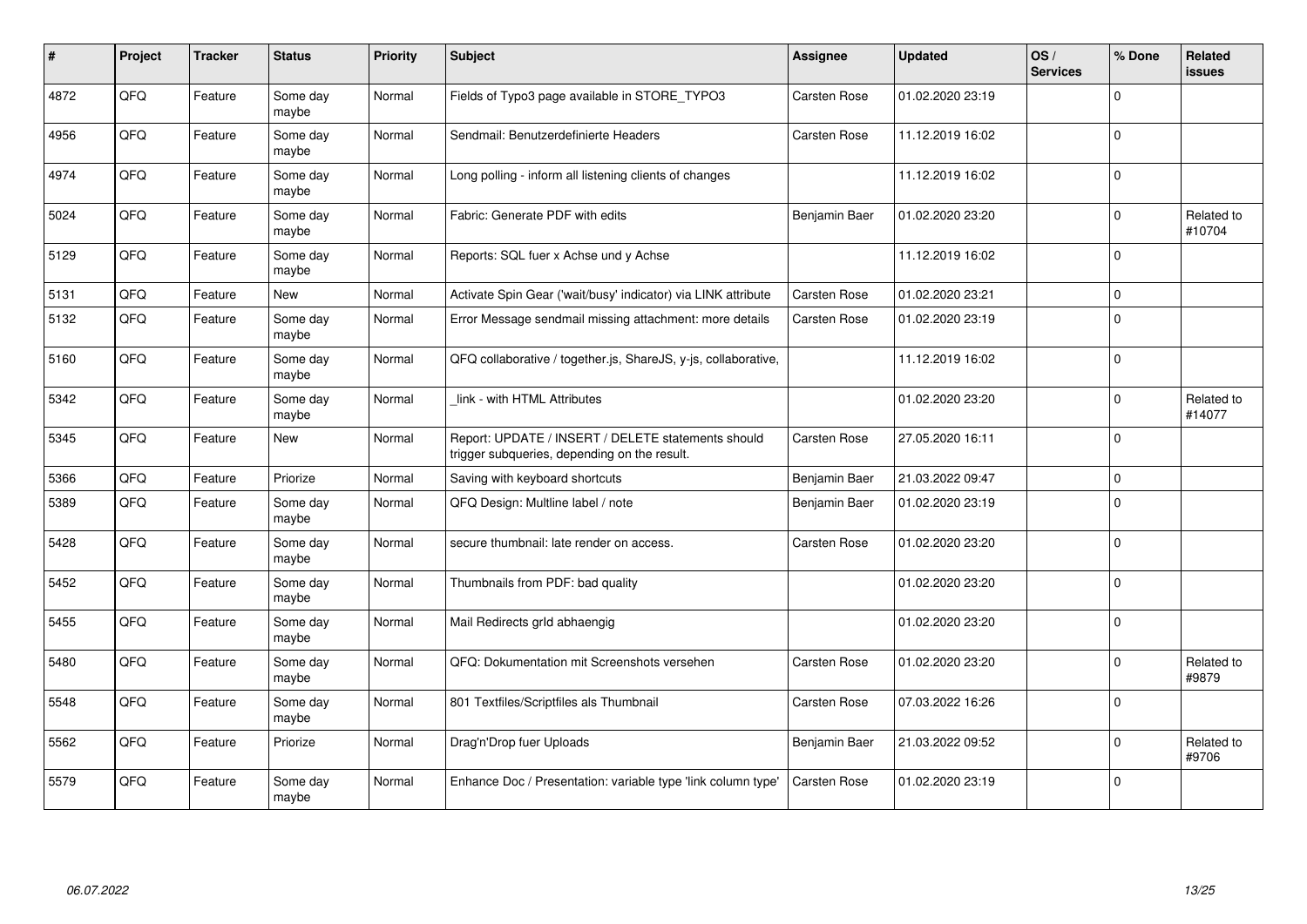| #    | Project | <b>Tracker</b> | <b>Status</b>     | <b>Priority</b> | <b>Subject</b>                                                                    | Assignee            | <b>Updated</b>   | OS/<br><b>Services</b> | % Done      | Related<br><b>issues</b>                    |
|------|---------|----------------|-------------------|-----------------|-----------------------------------------------------------------------------------|---------------------|------------------|------------------------|-------------|---------------------------------------------|
| 5665 | QFQ     | Feature        | Some day<br>maybe | Normal          | Versuch das '{{!' nicht mehr noetig ist.                                          | <b>Carsten Rose</b> | 01.02.2020 23:20 |                        | $\Omega$    | Related to<br>#7432,<br>Related to<br>#7434 |
| 5695 | QFQ     | Feature        | In Progress       | Normal          | <b>Multiform</b>                                                                  | Carsten Rose        | 02.01.2021 18:38 |                        | $\Omega$    |                                             |
| 5782 | QFQ     | Feature        | <b>New</b>        | Normal          | NextCloud API                                                                     | Carsten Rose        | 01.02.2020 10:02 |                        | $\Omega$    |                                             |
| 5783 | QFQ     | Feature        | Some day<br>maybe | Normal          | <b>BPMN View/Edit</b>                                                             |                     | 11.12.2019 16:02 |                        | $\mathbf 0$ |                                             |
| 5805 | QFQ     | Feature        | Some day<br>maybe | Normal          | TypeAHead SQL value instead of key stored                                         |                     | 01.02.2020 23:19 |                        | $\Omega$    | Related to<br>#5444                         |
| 5850 | QFQ     | Feature        | Some day<br>maybe | Normal          | Deployment: In QFQ Doc best practice fuer zeitgemaesses<br>Deployment beschreiben |                     | 01.02.2020 23:20 |                        | $\Omega$    |                                             |
| 5851 | QFQ     | Feature        | Some day<br>maybe | Normal          | Queue System implementieren: MQTT, RabbitMQ                                       |                     | 01.02.2020 23:20 |                        | $\Omega$    | Related to<br>#5715                         |
| 5852 | QFQ     | Feature        | Some day<br>maybe | Normal          | Logging: mail.log / sql.log - im FE anzeigen und via AJAX<br>aktualisieren        | <b>Carsten Rose</b> | 01.02.2020 23:19 |                        | $\mathbf 0$ | Related to<br>#5885                         |
| 5892 | QFQ     | Feature        | Some day<br>maybe | Normal          | QFQ should use T3 API to manipulate FE GROUP<br>membership                        |                     | 01.02.2020 23:20 |                        | $\Omega$    |                                             |
| 5893 | QFQ     | Feature        | Some day<br>maybe | Normal          | Edit on double-click                                                              |                     | 01.02.2020 23:19 |                        | $\Omega$    | Related to<br>#5894                         |
| 5894 | QFQ     | Feature        | Feedback          | Normal          | Typeahead in Report: show/hide rows dynamically                                   | Carsten Rose        | 18.02.2022 08:50 |                        | $\Omega$    | Related to<br>#5893,<br>Related to<br>#5885 |
| 5895 | QFQ     | Feature        | Some day<br>maybe | Normal          | Tutorial: List of all QFQ Features                                                |                     | 01.02.2020 23:19 |                        | $\Omega$    |                                             |
| 5923 | QFQ     | Feature        | Some day<br>maybe | Normal          | fillStoreSystemBySqlLate                                                          |                     | 01.02.2020 23:19 |                        | $\mathbf 0$ |                                             |
| 5942 | QFQ     | Feature        | Priorize          | Normal          | 'L' and 'type': append to links, generate via '_link' by using<br>'u:' .          | Carsten Rose        | 01.02.2020 10:13 |                        | $\Omega$    |                                             |
| 5983 | QFQ     | Feature        | Some day<br>maybe | Normal          | Form Submit (save & update): normalize date/-time FE                              | <b>Carsten Rose</b> | 01.02.2020 23:19 |                        | $\Omega$    |                                             |
| 6083 | QFQ     | Feature        | Some day<br>maybe | Normal          | Dynamic Update: Value Check via SQL                                               |                     | 11.12.2019 16:02 |                        | $\mathbf 0$ |                                             |
| 6084 | QFQ     | Feature        | Some day<br>maybe | Normal          | New escape type: 'D' - convert date                                               |                     | 01.02.2020 23:19 |                        | $\Omega$    |                                             |
| 6224 | QFQ     | Feature        | Priorize          | Normal          | Dynamic update: fade in/out fields                                                | Benjamin Baer       | 21.03.2022 09:50 |                        | $\Omega$    |                                             |
| 6250 | QFQ     | Feature        | In Progress       | Normal          | Enhance layout: a) Subrecord, b) Subrecord-Title                                  | <b>Carsten Rose</b> | 01.02.2020 23:22 |                        | $\Omega$    | Related to<br>#5391                         |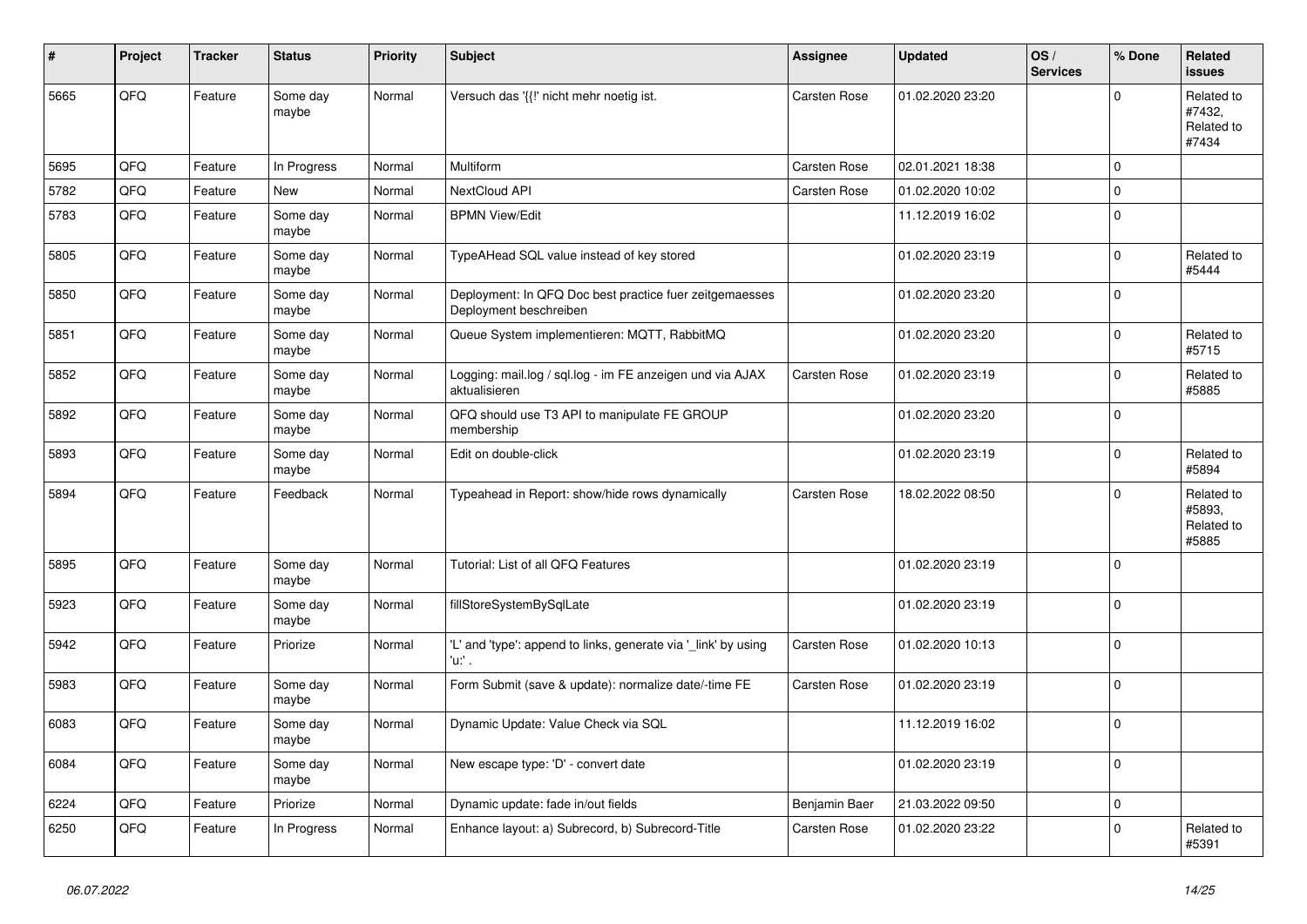| #    | Project | <b>Tracker</b> | <b>Status</b>     | <b>Priority</b> | <b>Subject</b>                                                                                                             | Assignee            | <b>Updated</b>   | OS/<br><b>Services</b> | % Done      | Related<br>issues                           |
|------|---------|----------------|-------------------|-----------------|----------------------------------------------------------------------------------------------------------------------------|---------------------|------------------|------------------------|-------------|---------------------------------------------|
| 6261 | QFQ     | Feature        | <b>New</b>        | Normal          | Persistent SIP                                                                                                             | <b>Carsten Rose</b> | 12.06.2021 09:07 |                        | $\Omega$    | Related to<br>#10819                        |
| 6288 | QFQ     | Feature        | Some day<br>maybe | Normal          | Best Practice: Erklaeren wie man ein Formular ganz in<br>'weiss' erstellen kann                                            |                     | 11.12.2019 16:02 |                        | $\Omega$    |                                             |
| 6289 | QFQ     | Feature        | New               | Normal          | Form: Log                                                                                                                  | Carsten Rose        | 01.02.2020 23:21 |                        | $\Omega$    |                                             |
| 6292 | QFQ     | Feature        | New               | Normal          | Download: File speichern mit Hash aber original Filename in<br>der Datenbank vermerken fuer Downloads                      | <b>Carsten Rose</b> | 01.02.2020 23:21 |                        | $\Omega$    |                                             |
| 6299 | QFQ     | Feature        | Some day<br>maybe | Normal          | Attack detection: log table with invalid SIP access                                                                        |                     | 11.12.2019 16:02 |                        | $\Omega$    | Related to<br>#3947                         |
| 6437 | QFQ     | Feature        | <b>New</b>        | Normal          | Neuer Mode Button bei FormElementen                                                                                        | <b>Carsten Rose</b> | 01.02.2020 23:21 |                        | $\Omega$    | Related to<br>#9668,<br>Blocked by<br>#9678 |
| 6515 | QFQ     | Feature        | Some day<br>maybe | Normal          | Formular: Felder dynamisch ein/ausblenden                                                                                  |                     | 11.12.2019 16:02 |                        | $\Omega$    |                                             |
| 6594 | QFQ     | Feature        | <b>New</b>        | Normal          | Excel: on download, check if there is a valid sip                                                                          | <b>Carsten Rose</b> | 01.02.2020 23:21 |                        | $\Omega$    |                                             |
| 6602 | QFQ     | Feature        | <b>New</b>        | Normal          | Formlet: in Report auf Mausklick ein mini-form oeffnen                                                                     | Carsten Rose        | 11.12.2019 16:16 |                        | $\Omega$    |                                             |
| 6609 | QFQ     | Feature        | <b>New</b>        | Normal          | Formlet: JSON API erweitern                                                                                                | <b>Carsten Rose</b> | 01.02.2020 23:21 |                        | 50          |                                             |
| 6704 | QFQ     | Feature        | Some day<br>maybe | Normal          | Upload Mode: Bilder in Notizen rechts sollen aktuellen<br>Upload repräsentieren.                                           |                     | 01.02.2020 23:19 |                        | $\Omega$    | Related to<br>#3264                         |
| 6715 | QFQ     | Feature        | Some day<br>maybe | Normal          | Code-Refactoring: dbArray vereinheitlichen                                                                                 | Carsten Rose        | 11.12.2019 16:02 |                        | $\Omega$    |                                             |
| 6723 | QFQ     | Feature        | New               | Normal          | Report QFQ Installation and Version                                                                                        | <b>Carsten Rose</b> | 12.06.2021 09:07 |                        | $\Omega$    |                                             |
| 6765 | QFQ     | Feature        | <b>New</b>        | Normal          | Moeglichkeit via QFQ eigene Logs zu schreiben                                                                              | Carsten Rose        | 01.02.2020 23:21 |                        | $\mathbf 0$ |                                             |
| 6801 | QFQ     | Feature        | Priorize          | Normal          | Fabric: Maximize / FullIscreen                                                                                             | Benjamin Baer       | 21.03.2022 09:56 |                        | $\Omega$    |                                             |
| 6855 | QFQ     | Feature        | New               | Normal          | With {{feUser:U}}!={{feUser:T}}: Save / Delete: only possible<br>with {{feUserSave:U}}='yes' and '{{feUserDelete:U}}='yes' | <b>Carsten Rose</b> | 01.02.2020 23:21 |                        | $\Omega$    |                                             |
| 6870 | QFQ     | Feature        | Priorize          | Normal          | Click on '_link' triggers an API call                                                                                      | Benjamin Baer       | 03.01.2022 08:25 |                        | $\pmb{0}$   |                                             |
| 6970 | QFQ     | Feature        | Some day<br>maybe | Normal          | tablesorter: default fuer 'sortReset' aendern von 'Ctrl' zu 'Alt'                                                          | Benjamin Baer       | 01.02.2020 23:21 |                        | $\Omega$    |                                             |
| 6972 | QFQ     | Feature        | Some day<br>maybe | Normal          | Fabric Clipboard / cross browser tab                                                                                       | Benjamin Baer       | 01.02.2020 23:21 |                        | $\Omega$    |                                             |
| 6992 | QFQ     | Feature        | Some day<br>maybe | Normal          | DB exception: Syntax Highlight                                                                                             |                     | 11.12.2019 16:01 |                        | $\Omega$    | Related to<br>#5450                         |
| 6998 | QFQ     | Feature        | Priorize          | Normal          | Form: with debug=on show column information as tooltip of<br>column label                                                  | <b>Carsten Rose</b> | 01.02.2020 10:13 |                        | $\Omega$    |                                             |
| 7099 | QFQ     | Feature        | New               | Normal          | Redesign FormEditor                                                                                                        | <b>Carsten Rose</b> | 01.02.2020 23:21 |                        | $\Omega$    |                                             |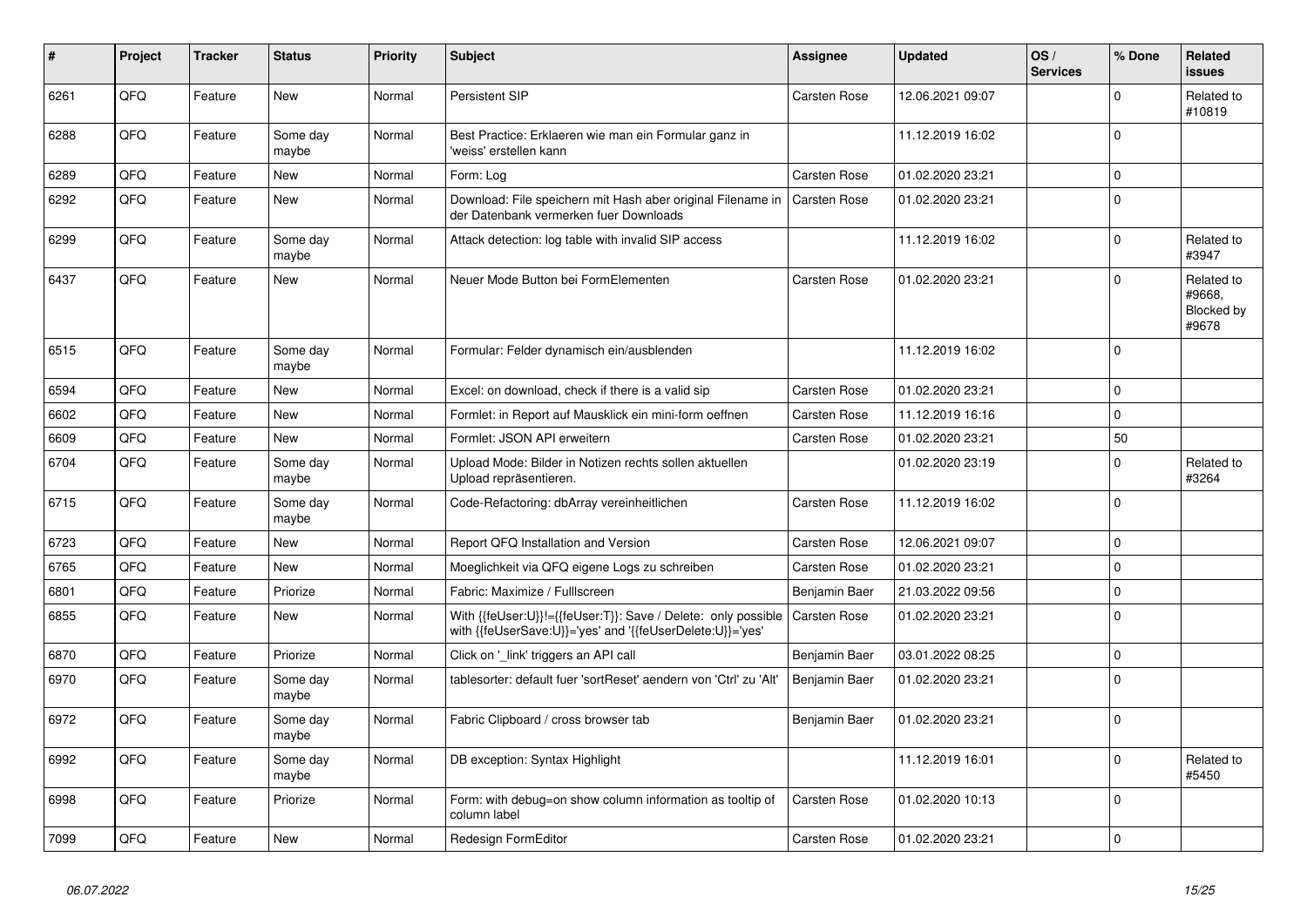| #    | Project | <b>Tracker</b> | <b>Status</b>     | Priority | <b>Subject</b>                                                                                 | Assignee     | <b>Updated</b>   | OS/<br><b>Services</b> | % Done      | Related<br><b>issues</b>  |
|------|---------|----------------|-------------------|----------|------------------------------------------------------------------------------------------------|--------------|------------------|------------------------|-------------|---------------------------|
| 7100 | QFQ     | Feature        | Some day<br>maybe | Normal   | Download: log access, max downloads, time limit                                                |              | 01.02.2020 23:19 |                        | $\Omega$    |                           |
| 7102 | QFQ     | Feature        | New               | Normal   | Comment sign in report: '#' and '--'                                                           | Carsten Rose | 01.02.2020 23:21 |                        | $\mathbf 0$ |                           |
| 7104 | QFQ     | Feature        | Some day<br>maybe | Normal   | Manual: hint about escaping if '\r' appears in mail body                                       |              | 11.12.2019 16:01 |                        | $\mathbf 0$ |                           |
| 7105 | QFQ     | Feature        | Some day<br>maybe | Normal   | Beispiel wie man in einer zweiten Tabelle speichert.                                           |              | 11.12.2019 16:01 |                        | $\mathbf 0$ |                           |
| 7106 | QFQ     | Feature        | Some day<br>maybe | Normal   | Beispiel Nummerierung von Rows in Report                                                       |              | 11.12.2019 16:01 |                        | $\Omega$    |                           |
| 7107 | QFQ     | Feature        | Some day<br>maybe | Normal   | Showcase Registration Tool: Anmeldung / Administration :<br>Liste Anmeldungen / Emaileinaldung | Carsten Rose | 11.12.2019 16:01 |                        | $\Omega$    |                           |
| 7108 | QFQ     | Feature        | Some day<br>maybe | Normal   | QFQ Wrap Elements                                                                              |              | 11.12.2019 16:01 |                        | $\Omega$    |                           |
| 7109 | QFQ     | Feature        | New               | Normal   | Dynamic Updates: row/element hide                                                              | Carsten Rose | 01.02.2020 23:22 |                        | $\Omega$    | Has<br>duplicate<br>#4081 |
| 7119 | QFQ     | Feature        | <b>New</b>        | Normal   | Upload: scaleDownWidth, scaleDownHeight                                                        | Carsten Rose | 01.02.2020 23:21 |                        | $\Omega$    |                           |
| 7175 | QFQ     | Feature        | New               | Normal   | Upload: md5 hash as filename                                                                   | Carsten Rose | 01.02.2020 23:21 |                        | $\mathbf 0$ |                           |
| 7217 | QFQ     | Feature        | Priorize          | Normal   | Download: notice User if `_sip=?` is missing                                                   | Carsten Rose | 01.02.2020 10:13 |                        | $\mathbf 0$ |                           |
| 7229 | QFQ     | Feature        | Some day<br>maybe | Normal   | New FormElement.type: Button                                                                   |              | 01.02.2021 12:32 |                        | $\mathbf 0$ |                           |
| 7239 | QFQ     | Feature        | New               | Normal   | TinyMCE: html tag whitelist                                                                    | Carsten Rose | 01.02.2020 23:21 |                        | $\mathbf 0$ | Related to<br>#14320      |
| 7278 | QFQ     | Feature        | Some day<br>maybe | Normal   | Form: Wert vordefinieren der immer gesetzt wird                                                |              | 02.05.2021 09:27 |                        | $\Omega$    |                           |
| 7280 | QFQ     | Feature        | New               | Normal   | recently used table                                                                            | Carsten Rose | 01.02.2020 23:21 |                        | $\mathbf 0$ |                           |
| 7290 | QFQ     | Feature        | Priorize          | Normal   | FormEditor: title as textarea if LEN(title)>60                                                 | Carsten Rose | 01.02.2020 10:13 |                        | $\Omega$    | Blocked by<br>#7682       |
| 7336 | QFQ     | Feature        | Some day<br>maybe | Normal   | PDF Upload: disallow PDFs with specific Meta information                                       | Carsten Rose | 11.12.2019 16:01 |                        | $\Omega$    |                           |
| 7342 | QFQ     | Feature        | New               | Normal   | add content = hide_this                                                                        | Carsten Rose | 01.02.2020 23:21 |                        | $\mathbf 0$ |                           |
| 7452 | QFQ     | Feature        | Some day<br>maybe | Normal   | automate deployment new QFQ version                                                            | Carsten Rose | 16.09.2021 15:10 |                        | $\Omega$    |                           |
| 7453 | QFQ     | Feature        | Some day<br>maybe | Normal   | import / export forms QFQ                                                                      | Carsten Rose | 16.09.2021 15:10 |                        | $\mathbf 0$ |                           |
| 7480 | QFQ     | Feature        | New               | Normal   | Record History (Undo / Redo)                                                                   | Carsten Rose | 11.12.2019 16:16 |                        | $\mathbf 0$ | Related to<br>#2361       |
| 7481 | QFQ     | Feature        | New               | Normal   | Detect 'BaseUrl' automatically                                                                 | Carsten Rose | 01.02.2020 23:21 |                        | 0           |                           |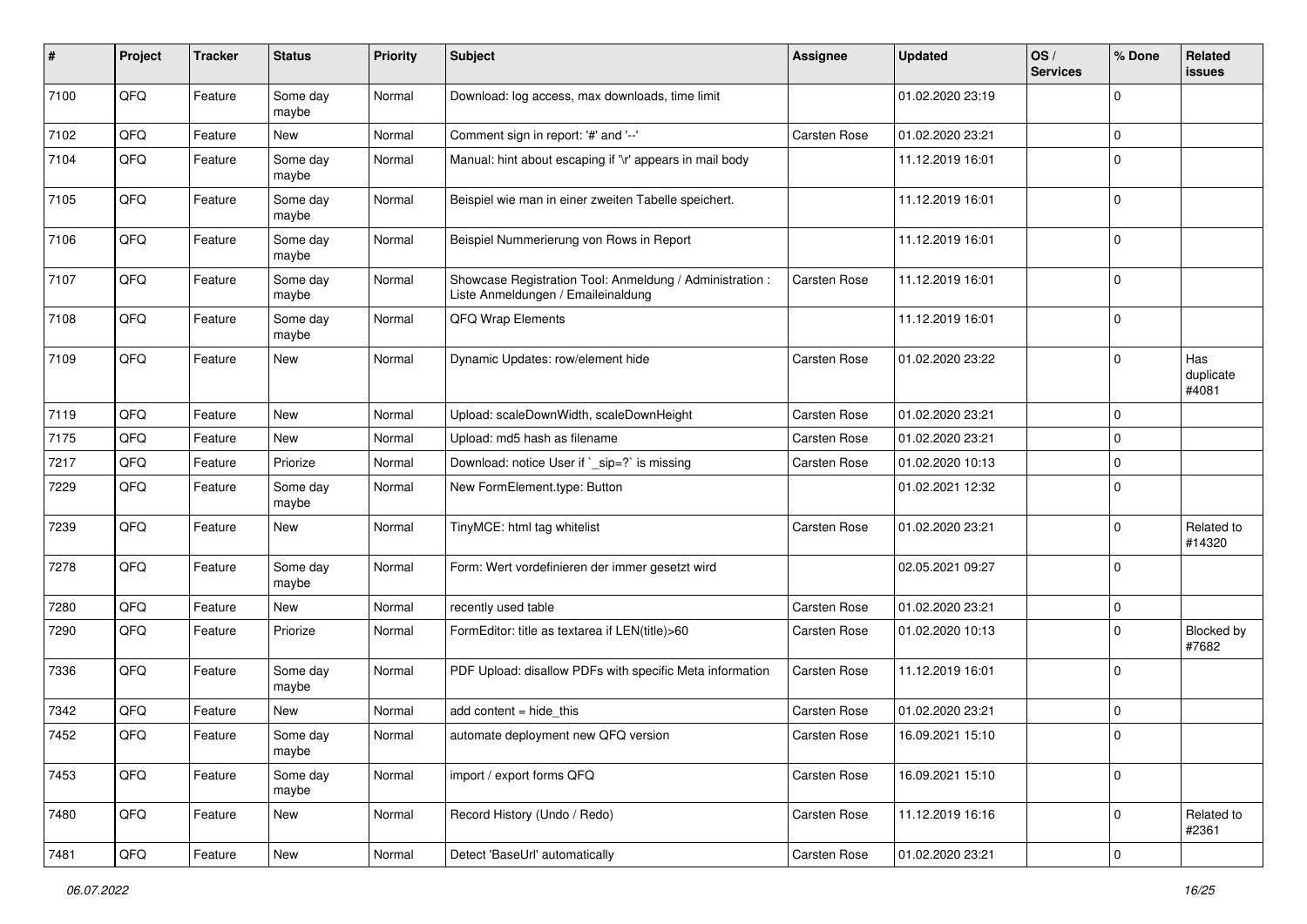| $\vert$ # | Project | <b>Tracker</b> | <b>Status</b>     | <b>Priority</b> | <b>Subject</b>                                                             | Assignee            | <b>Updated</b>   | OS/<br><b>Services</b> | % Done      | Related<br><b>issues</b>                                               |
|-----------|---------|----------------|-------------------|-----------------|----------------------------------------------------------------------------|---------------------|------------------|------------------------|-------------|------------------------------------------------------------------------|
| 7519      | QFQ     | Feature        | <b>New</b>        | Normal          | Select: Multi                                                              | <b>Carsten Rose</b> | 01.02.2020 23:22 |                        | $\Omega$    |                                                                        |
| 7520      | QFQ     | Feature        | New               | Normal          | QR Code:  AS _qr ( AS _link)                                               | Carsten Rose        | 01.02.2020 23:22 |                        | $\Omega$    |                                                                        |
| 7521      | QFQ     | Feature        | New               | Normal          | TemplateGroup: fe.type=upload                                              | Carsten Rose        | 01.02.2020 23:21 |                        | $\Omega$    | Related to<br>#9706                                                    |
| 7522      | QFQ     | Feature        | Priorize          | Normal          | Inserting default index.html to folder (Avoid Apache<br>Indexing)          | <b>Carsten Rose</b> | 01.02.2020 10:13 |                        | $\Omega$    |                                                                        |
| 7630      | QFQ     | Feature        | Priorize          | Normal          | detailed error message for simple upload                                   | Carsten Rose        | 01.02.2020 10:13 |                        | $\Omega$    |                                                                        |
| 7660      | QFQ     | Feature        | <b>New</b>        | Normal          | IMAP: import mails to DB, move / delete mails                              | <b>Carsten Rose</b> | 01.02.2020 09:52 |                        | $\Omega$    |                                                                        |
| 7681      | QFQ     | Feature        | <b>New</b>        | Normal          | Optional switch off 'check for modified record'                            | Carsten Rose        | 01.02.2020 23:21 |                        | $\mathbf 0$ |                                                                        |
| 7683      | QFQ     | Feature        | <b>New</b>        | Normal          | Special column names in '{{ SELECT  AS _link }}' should<br>be detected     | Carsten Rose        | 01.02.2020 23:21 |                        | $\Omega$    |                                                                        |
| 7730      | QFQ     | Feature        | Priorize          | Normal          | SELECT Box: title in between                                               | Benjamin Baer       | 01.02.2020 23:22 |                        | $\mathbf 0$ |                                                                        |
| 7732      | QFQ     | Feature        | Some day<br>maybe | Normal          | Javascript: Lazy Loading der add on libs                                   | Benjamin Baer       | 08.06.2022 10:38 |                        | $\Omega$    | Related to<br>#12611,<br>Related to<br>#12490.<br>Related to<br>#10013 |
| 7812      | QFQ     | Feature        | New               | Normal          | FE 'Subrecord' - new option 'subrecordShowFilter',<br>'subrecordPaging'    | <b>Carsten Rose</b> | 01.02.2020 23:22 |                        | $\Omega$    |                                                                        |
| 7920      | QFQ     | Feature        | <b>New</b>        | Normal          | FE: Syntax Highlight, Zeinlenumbruch                                       | Carsten Rose        | 01.02.2020 10:03 |                        | $\Omega$    |                                                                        |
| 7921      | QFQ     | Feature        | Some day<br>maybe | Normal          | Rest API Export: URL kuerzer machen                                        |                     | 01.02.2020 23:19 |                        | $\Omega$    |                                                                        |
| 7924      | QFQ     | Feature        | <b>New</b>        | Normal          | Radio/Checkbox with Tooltip                                                | Carsten Rose        | 01.02.2020 23:22 |                        | $\Omega$    |                                                                        |
| 7965      | QFQ     | Feature        | Priorize          | Normal          | Input type 'text' with visual format - currency                            | Benjamin Baer       | 03.01.2022 07:45 |                        | $\Omega$    |                                                                        |
| 8034      | QFQ     | Feature        | Priorize          | Normal          | FormElement 'data': 22.22.2222 should not be accepted                      | Carsten Rose        | 01.02.2020 10:13 |                        | $\mathbf 0$ |                                                                        |
| 8044      | QFQ     | Feature        | Priorize          | Normal          | Transaction: a) Form, b) Report                                            | Carsten Rose        | 05.05.2021 22:14 |                        | $\Omega$    | Related to<br>#8043                                                    |
| 8056      | QFQ     | Feature        | Some day<br>maybe | Normal          | Termin Organisation (Reservation)                                          |                     | 01.02.2020 23:19 |                        | $\Omega$    | Related to<br>#8658                                                    |
| 8089      | QFQ     | Feature        | <b>New</b>        | Normal          | Copy/Paste for FormElements                                                | <b>Carsten Rose</b> | 01.02.2020 23:22 |                        | $\Omega$    |                                                                        |
| 8101      | QFQ     | Feature        | Some day<br>maybe | Normal          | Password hash: support further hashing methods                             | <b>Carsten Rose</b> | 16.09.2021 15:10 |                        | $\Omega$    |                                                                        |
| 8187      | QFQ     | Feature        | New               | Normal          | Subrecord: enable/hide new button - make new/edit/delete<br>customizeable. | <b>Carsten Rose</b> | 06.03.2021 18:44 |                        | $\Omega$    | Related to<br>#11326                                                   |
| 8217      | QFQ     | Feature        | New               | Normal          | if-elseif-else construct                                                   | Carsten Rose        | 16.03.2021 18:41 |                        | $\Omega$    | Related to<br>#10716                                                   |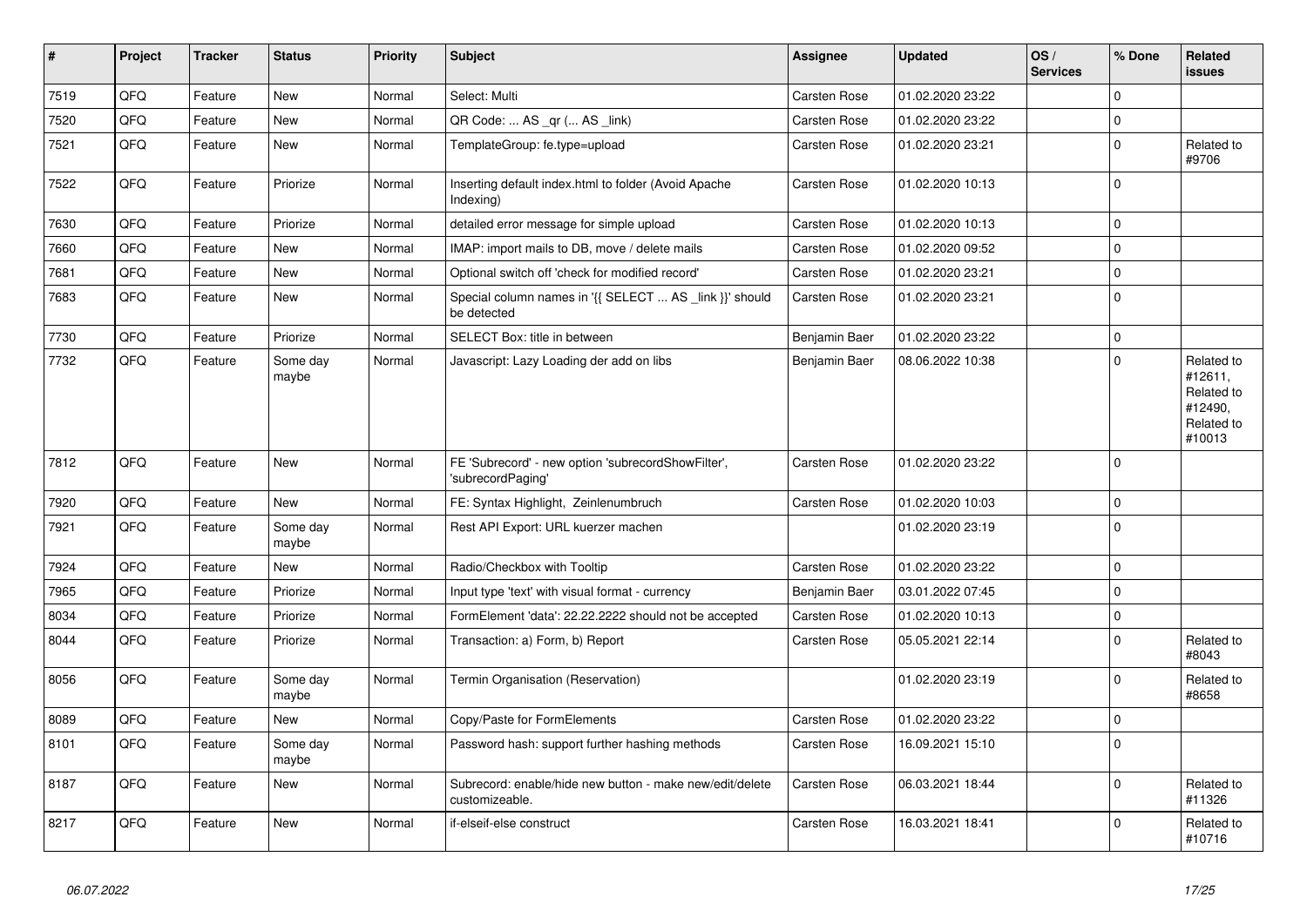| #    | Project | <b>Tracker</b> | <b>Status</b>     | <b>Priority</b> | Subject                                                                                                | <b>Assignee</b>     | <b>Updated</b>   | OS/<br><b>Services</b> | % Done      | Related<br>issues   |
|------|---------|----------------|-------------------|-----------------|--------------------------------------------------------------------------------------------------------|---------------------|------------------|------------------------|-------------|---------------------|
| 8277 | QFQ     | Feature        | Priorize          | Normal          | fe.parameter.default=                                                                                  | Carsten Rose        | 01.02.2020 23:17 |                        | $\Omega$    | Related to<br>#8113 |
| 8336 | QFQ     | Feature        | New               | Normal          | Form > modified > Close New: a) Optional disable popup, b)<br>custom text, c) mode on save: closelstay | <b>Carsten Rose</b> | 01.02.2020 23:22 |                        | 0           | Related to<br>#8335 |
| 8520 | QFQ     | Feature        | Some day<br>maybe | Normal          | Bring QFQ to Composer                                                                                  | Carsten Rose        | 16.09.2021 15:10 |                        | 0           |                     |
| 8522 | QFQ     | Feature        | Some day<br>maybe | Normal          | build QFQ - npm warnings                                                                               | Benjamin Baer       | 01.02.2020 23:19 |                        | 50          |                     |
| 8584 | QFQ     | Feature        | Priorize          | Normal          | FE 'Action' - never assign to Container (except Template<br>Group)                                     | <b>Carsten Rose</b> | 01.02.2020 10:13 |                        | $\Omega$    |                     |
| 8585 | QFQ     | Feature        | Priorize          | Normal          | Enhance Error message for 'unknown form'                                                               | Carsten Rose        | 01.02.2020 10:13 |                        | $\Omega$    |                     |
| 8586 | QFQ     | Feature        | Some day<br>maybe | Normal          | QFQ: Enhance Error message for 'record not found'                                                      | <b>Carsten Rose</b> | 16.09.2021 15:10 |                        | 0           |                     |
| 8702 | QFQ     | Feature        | New               | Normal          | Load Record which is locked: missing user info                                                         | Carsten Rose        | 11.12.2019 16:16 |                        | 0           | Related to<br>#9789 |
| 8719 | QFQ     | Feature        | <b>New</b>        | Normal          | extraButtonLock: add support for 0/1                                                                   | <b>Carsten Rose</b> | 01.02.2020 23:22 |                        | $\Omega$    |                     |
| 8806 | QFQ     | Feature        | New               | Normal          | SQL Function nl2br                                                                                     | <b>Carsten Rose</b> | 01.02.2020 23:22 |                        | $\Omega$    |                     |
| 8892 | QFQ     | Feature        | Some day<br>maybe | Normal          | Display and Edit SQL Comments in Form Editor                                                           | <b>Carsten Rose</b> | 11.12.2019 16:01 |                        | $\mathbf 0$ |                     |
| 8894 | QFQ     | Feature        | Some day<br>maybe | Normal          | Documentation Tags Usable in QFQ Application                                                           | <b>Carsten Rose</b> | 11.12.2019 16:01 |                        | $\mathbf 0$ |                     |
| 8963 | QFQ     | Feature        | Priorize          | Normal          | Setting values in a store: flexible way                                                                | <b>Carsten Rose</b> | 05.05.2021 22:10 |                        | $\Omega$    | Related to<br>#8975 |
| 8975 | QFQ     | Feature        | <b>New</b>        | Normal          | Report Notation: 2.0                                                                                   | <b>Carsten Rose</b> | 01.02.2020 23:22 |                        | $\Omega$    | Related to<br>#8963 |
| 9128 | QFQ     | Feature        | <b>New</b>        | Normal          | Error Message: not replaced variables- a) replace back to<br>'{{', b) underline                        | <b>Carsten Rose</b> | 01.02.2020 23:22 |                        | $\Omega$    | Related to<br>#9129 |
| 9129 | QFQ     | Feature        | New               | Normal          | sqlValidate: Message as notification, not as error                                                     | Carsten Rose        | 01.02.2020 23:22 |                        | $\Omega$    | Related to<br>#9128 |
| 9130 | QFQ     | Feature        | Some day<br>maybe | Normal          | tablesorter: Automatic Row numbering / Zeilenummer                                                     | Benjamin Baer       | 01.02.2020 23:22 |                        | $\Omega$    |                     |
| 9135 | QFQ     | Feature        | Priorize          | Normal          | Progress Bar generic / replace old hourglass download<br>popup                                         | Benjamin Baer       | 03.01.2022 07:43 |                        | 0           |                     |
| 9136 | QFQ     | Feature        | New               | Normal          | Create ZIP files with dynamic PDFs                                                                     | Carsten Rose        | 01.02.2020 23:22 |                        | $\mathbf 0$ |                     |
| 9208 | QFQ     | Feature        | New               | Normal          | Manage 'recent' records                                                                                | Carsten Rose        | 01.02.2020 23:22 |                        | 0           |                     |
| 9221 | QFQ     | Feature        | New               | Normal          | typeAhead: Zeichenlimite ausschalten                                                                   | Carsten Rose        | 29.06.2022 22:36 |                        | 0           |                     |
| 9346 | QFG     | Feature        | Priorize          | Normal          | beforeSave: check if an upload is given                                                                | Carsten Rose        | 11.06.2021 21:18 |                        | 0           |                     |
| 9348 | QFG     | Feature        | New               | Normal          | defaultThumbnailSize: pre render thumbnails                                                            | Carsten Rose        | 12.06.2021 09:05 |                        | 0           |                     |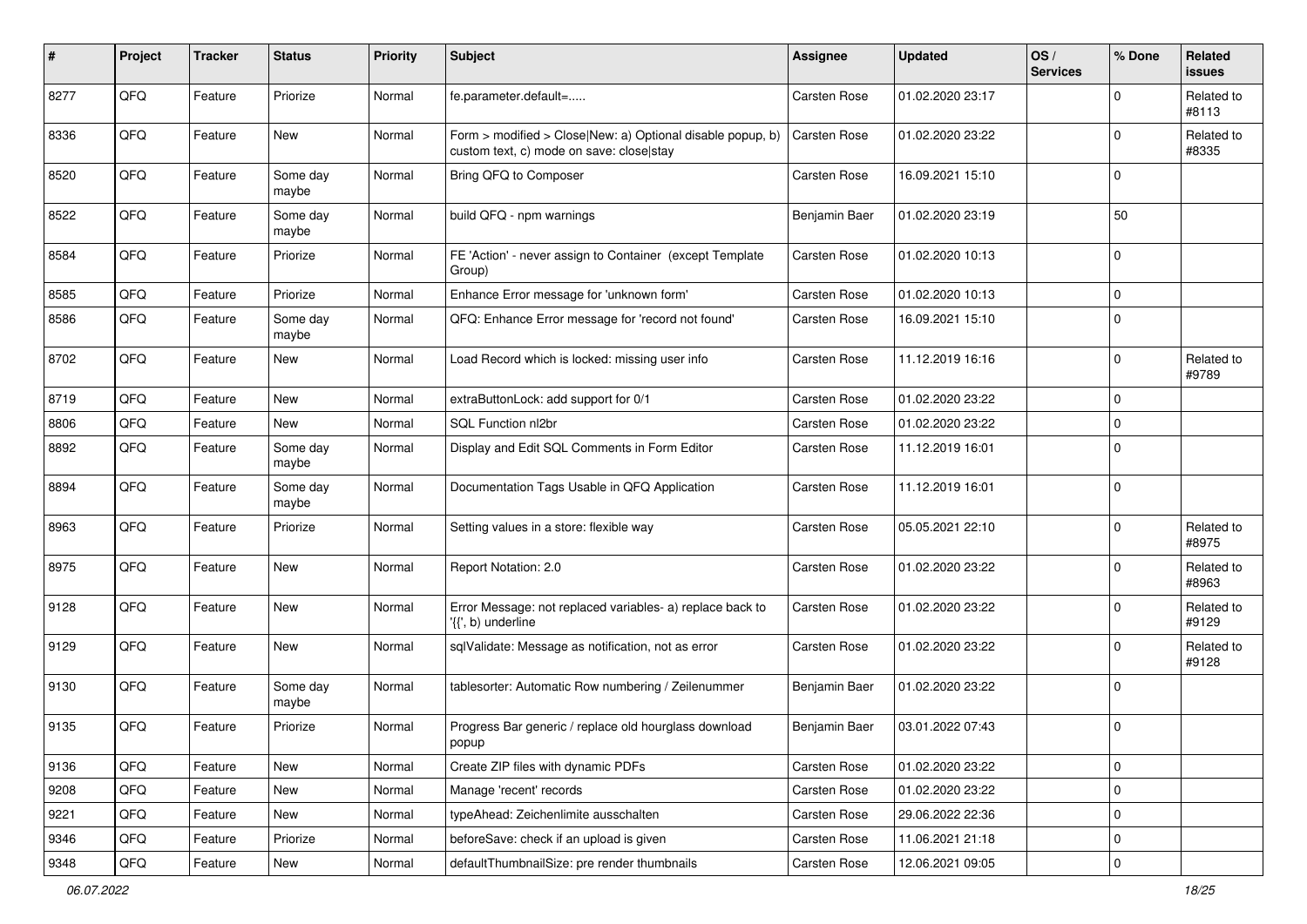| $\vert$ # | Project | <b>Tracker</b> | <b>Status</b>     | Priority | <b>Subject</b>                                                                                                                        | Assignee            | <b>Updated</b>   | OS/<br><b>Services</b> | % Done      | Related<br>issues                                                    |
|-----------|---------|----------------|-------------------|----------|---------------------------------------------------------------------------------------------------------------------------------------|---------------------|------------------|------------------------|-------------|----------------------------------------------------------------------|
| 9352      | QFQ     | Feature        | New               | Normal   | FE 'Native' fire slaveld, sqlAfter, sqlIns                                                                                            | Carsten Rose        | 01.02.2020 23:22 |                        | $\Omega$    |                                                                      |
| 9394      | QFQ     | Feature        | Priorize          | Normal   | REST: allow for non numerical ids in get requests                                                                                     | <b>Carsten Rose</b> | 05.05.2021 22:10 |                        | $\mathbf 0$ |                                                                      |
| 9537      | QFQ     | Feature        | <b>New</b>        | Normal   | FormEditor: Edit fieldset in FrontEnd                                                                                                 | Carsten Rose        | 01.02.2020 23:22 |                        | $\Omega$    |                                                                      |
| 9579      | QFQ     | Feature        | Some day<br>maybe | Normal   | Multiform with Process Row                                                                                                            | <b>Carsten Rose</b> | 11.12.2019 16:01 |                        | $\Omega$    |                                                                      |
| 9602      | QFQ     | Feature        | <b>New</b>        | Normal   | Form definition as JSON                                                                                                               | <b>Carsten Rose</b> | 01.02.2020 23:21 |                        | $\Omega$    | Related to<br>#9600                                                  |
| 9668      | QFQ     | Feature        | Priorize          | Normal   | Form.mode: rename 'hidden' to 'hide'                                                                                                  | <b>Carsten Rose</b> | 05.05.2021 22:14 |                        | $\mathbf 0$ | Related to<br>#6437                                                  |
| 9704      | QFQ     | Feature        | Some day<br>maybe | Normal   | Thumbnails Generieren beim Splitten von PDF Files                                                                                     | Carsten Rose        | 11.12.2019 16:01 |                        | $\Omega$    |                                                                      |
| 9706      | QFQ     | Feature        | New               | Normal   | Multi File Upload (hidden template group)                                                                                             | <b>Carsten Rose</b> | 01.02.2020 23:22 |                        | $\Omega$    | Related to<br>#7521,<br>Related to<br>#5562,<br>Related to<br>#13330 |
| 9707      | QFQ     | Feature        | <b>New</b>        | Normal   | SIP security: encode pageld and check pageld on decode                                                                                | Carsten Rose        | 01.02.2020 23:22 |                        | $\Omega$    |                                                                      |
| 9777      | QFQ     | Feature        | New               | Normal   | Logging QFQ Variables                                                                                                                 | Carsten Rose        | 16.12.2019 17:17 |                        | $\mathbf 0$ |                                                                      |
| 9781      | QFQ     | Feature        | <b>New</b>        | Normal   | Button: CSS class to make buttons smaller                                                                                             | <b>Carsten Rose</b> | 01.02.2020 23:22 |                        | $\Omega$    |                                                                      |
| 9811      | QFQ     | Feature        | <b>New</b>        | Normal   | Report: tag every n'th row                                                                                                            | <b>Carsten Rose</b> | 01.02.2020 23:22 |                        | $\Omega$    |                                                                      |
| 9853      | QFQ     | Feature        | New               | Normal   | Check das SQL / QFQ / Mail Logfile geschrieben wird                                                                                   |                     | 09.01.2020 11:15 |                        | $\mathbf 0$ |                                                                      |
| 9900      | QFQ     | Feature        | Priorize          | Normal   | Generic API Call: tt-content record >> JSON                                                                                           | <b>Carsten Rose</b> | 01.02.2020 10:13 |                        | $\Omega$    |                                                                      |
| 9927      | QFQ     | Feature        | <b>New</b>        | Normal   | QFQ Update: a) Update nur machen wenn BE User<br>eingeloggt ist., b) Bei Fehler genaue Meldung welcher<br>Updateschritt Probleme hat. | Carsten Rose        | 22.01.2020 12:59 |                        | $\Omega$    |                                                                      |
| 9928      | QFQ     | Feature        | Priorize          | Normal   | SpecialColumnName: a) Deprecated: ' AS "_+tag " ', b)<br>New: ' AS "_ <tag1><tag2>"'</tag2></tag1>                                    | <b>Carsten Rose</b> | 01.02.2020 23:17 |                        | $\Omega$    | Related to<br>#9929                                                  |
| 9968      | QFQ     | Feature        | Priorize          | Normal   | Tooltip in Links for Developer                                                                                                        | <b>Carsten Rose</b> | 01.02.2020 23:17 |                        | $\mathbf 0$ |                                                                      |
| 9983      | QFQ     | Feature        | New               | Normal   | Report Notation: new keyword 'range'                                                                                                  | Carsten Rose        | 01.02.2020 15:55 |                        | $\Omega$    |                                                                      |
| 10003     | QFQ     | Feature        | Priorize          | Normal   | fieldset: stronger visualize group                                                                                                    | Benjamin Baer       | 12.02.2020 08:13 |                        | $\Omega$    |                                                                      |
| 10005     | QFQ     | Feature        | Priorize          | Normal   | Report / special column name:  AS calendar                                                                                            | <b>Carsten Rose</b> | 03.06.2020 17:28 |                        | $\Omega$    |                                                                      |
| 10011     | QFQ     | Feature        | Priorize          | Normal   | Offer new STORE TYPO3 Variable 'beUser', 'beEmail'                                                                                    | Carsten Rose        | 08.05.2021 09:51 |                        | $\Omega$    | Related to<br>#10012,<br>Related to<br>#12511                        |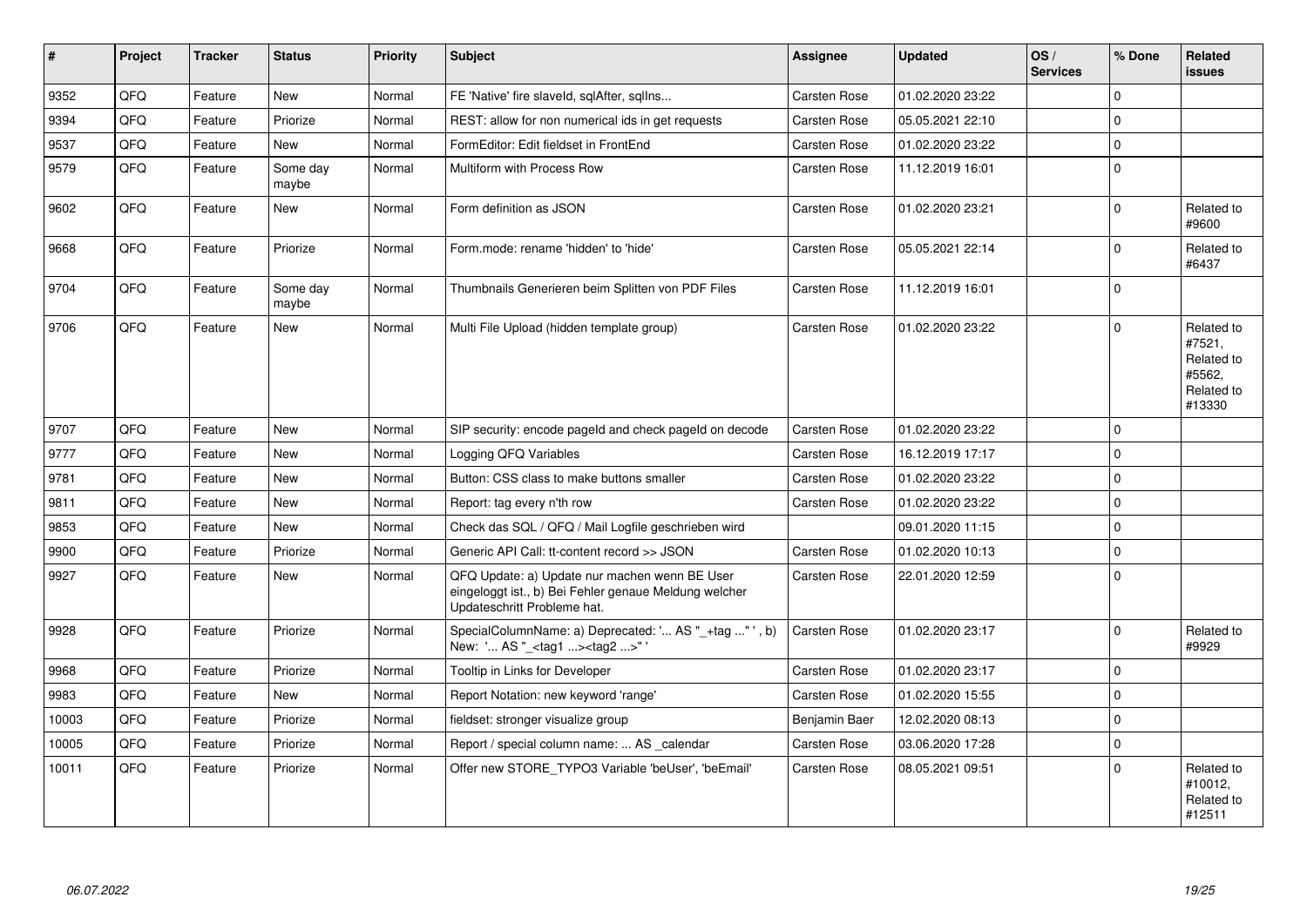| #     | Project | <b>Tracker</b> | <b>Status</b>     | <b>Priority</b> | <b>Subject</b>                                                                           | Assignee       | <b>Updated</b>   | OS/<br><b>Services</b> | % Done      | Related<br><b>issues</b>                                               |
|-------|---------|----------------|-------------------|-----------------|------------------------------------------------------------------------------------------|----------------|------------------|------------------------|-------------|------------------------------------------------------------------------|
| 10012 | QFQ     | Feature        | Priorize          | Normal          | redirectAllMailTo: {{beEmail:T}}                                                         | Carsten Rose   | 08.05.2021 09:54 |                        | $\mathbf 0$ | Related to<br>#12412,<br>Related to<br>#12413,<br>Related to<br>#10011 |
| 10013 | QFQ     | Feature        | Some day<br>maybe | Normal          | FE.typ=editor: CodeMirror                                                                | Carsten Rose   | 08.06.2022 10:37 |                        | $\mathbf 0$ | Related to<br>#12611,<br>Related to<br>#12490,<br>Related to<br>#7732  |
| 10014 | QFQ     | Feature        | New               | Normal          | Manual.rst: describe behaviour and process order of<br>fillStoreVar, slaveId, sqlBefore, | Carsten Rose   | 01.02.2020 22:31 |                        | $\mathbf 0$ |                                                                        |
| 10015 | QFQ     | Feature        | Priorize          | Normal          | Monospace in Textarea                                                                    | Carsten Rose   | 03.02.2020 13:40 |                        | $\pmb{0}$   |                                                                        |
| 10080 | QFQ     | Feature        | New               | Normal          | Popup on 'save' / 'close': configure dialog (answer<br>yes/no/cancle/)                   | Carsten Rose   | 28.03.2021 20:52 |                        | $\mathbf 0$ | Is duplicate<br>of #12262                                              |
| 10095 | QFQ     | Feature        | Some day<br>maybe | Normal          | Generic Gitlab Integration into QFQ                                                      | Carsten Rose   | 16.09.2021 15:10 |                        | $\mathbf 0$ |                                                                        |
| 10115 | QFQ     | Feature        | New               | Normal          | TypeAhead: static list                                                                   | Carsten Rose   | 26.02.2020 16:42 |                        | 100         |                                                                        |
| 10116 | QFQ     | Feature        | Some day<br>maybe | Normal          | TypeAhead: Tag - show inside 'input' element                                             | Carsten Rose   | 16.09.2021 15:09 |                        | $\mathbf 0$ |                                                                        |
| 10119 | QFQ     | Feature        | New               | Normal          | Dropdown (selectlist) & TypeAhead: format and catagorize<br>list                         | Carsten Rose   | 07.05.2020 09:36 |                        | $\mathbf 0$ |                                                                        |
| 10124 | QFQ     | Feature        | Feedback          | Normal          | qfq AAI-Login                                                                            | Karin Niffeler | 07.05.2020 09:36 |                        | $\mathbf 0$ |                                                                        |
| 10345 | QFQ     | Feature        | New               | Normal          | Templates - Patterns QFQ Style                                                           |                | 03.05.2021 21:01 |                        | $\mathbf 0$ | Related to<br>#10713                                                   |
| 10384 | QFQ     | Feature        | New               | Normal          | Parameter Exchange QFQ Instances                                                         |                | 07.05.2020 09:38 |                        | $\mathbf 0$ |                                                                        |
| 10443 | QFQ     | Feature        | In Progress       | Normal          | Konzept_api / _live                                                                      | Carsten Rose   | 07.05.2020 09:39 |                        | $\mathbf 0$ |                                                                        |
| 10463 | QFQ     | Feature        | New               | Normal          | Report_link: expliztes setzen von HTML Tags (Bedarf fuer<br>'data-selenium' & 'id')      | Enis Nuredini  | 23.03.2022 09:23 |                        | $\mathbf 0$ | Related to<br>#7648                                                    |
| 10569 | QFQ     | Feature        | Priorize          | Normal          | link _blank more safe                                                                    | Enis Nuredini  | 25.03.2022 12:44 |                        | $\mathbf 0$ |                                                                        |
| 10593 | QFQ     | Feature        | <b>New</b>        | Normal          | label2: text behind input element                                                        | Carsten Rose   | 16.05.2020 10:57 |                        | $\mathbf 0$ |                                                                        |
| 10714 | QFQ     | Feature        | New               | Normal          | multi Table Form                                                                         | Carsten Rose   | 16.03.2021 18:44 |                        | 0           |                                                                        |
| 10716 | QFQ     | Feature        | Some day<br>maybe | Normal          | Business Logic mit Externen Skripten                                                     | Carsten Rose   | 16.09.2021 15:10 |                        | $\mathbf 0$ | Related to<br>#10713,<br>Related to<br>#8217                           |
| 10738 | QFQ     | Feature        | Some day<br>maybe | Normal          | CORS headers for external API requests                                                   |                | 10.06.2020 14:00 |                        | $\mathbf 0$ |                                                                        |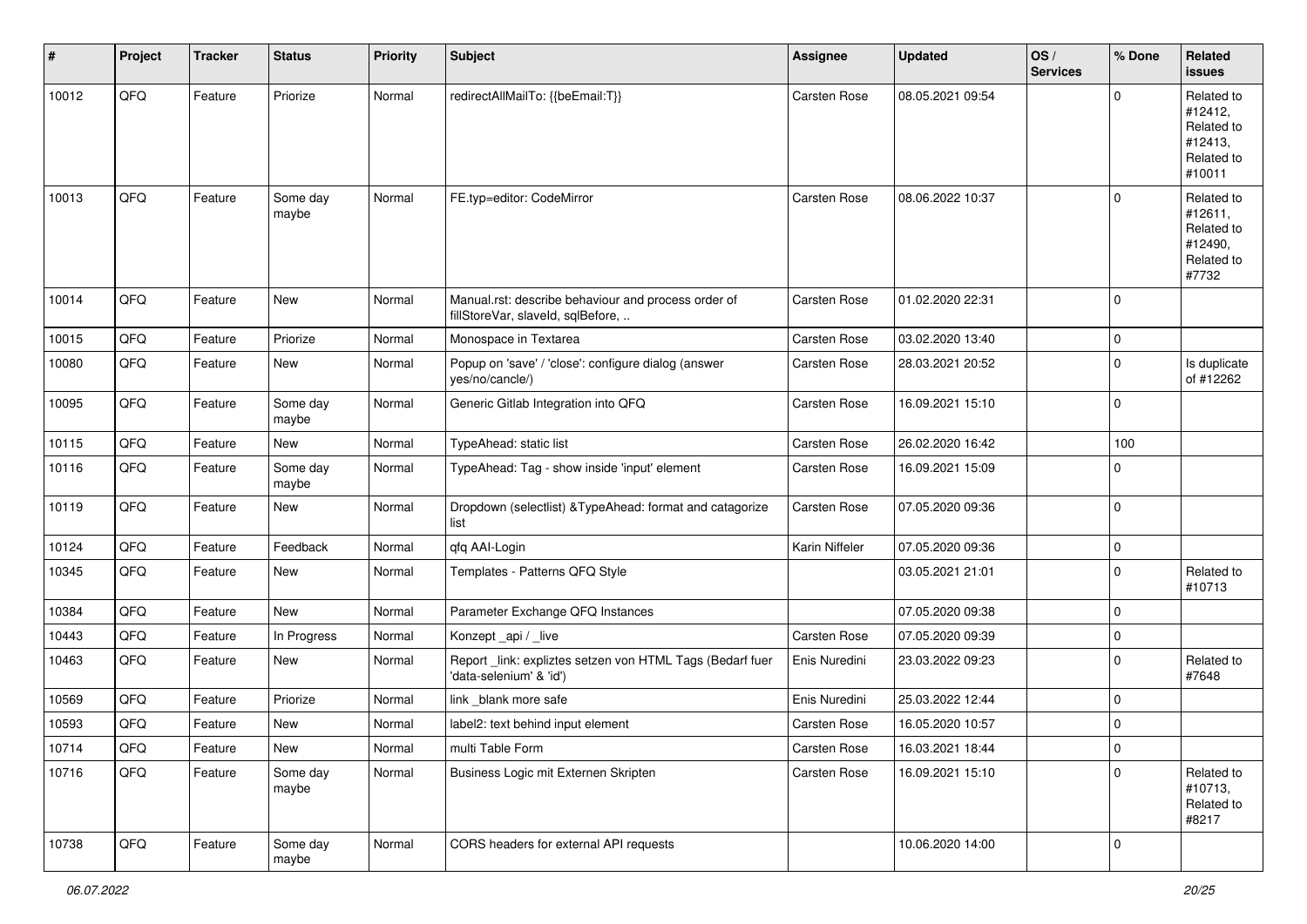| #     | Project | <b>Tracker</b> | <b>Status</b>     | <b>Priority</b> | Subject                                                              | Assignee      | <b>Updated</b>   | OS/<br><b>Services</b> | % Done      | Related<br>issues                            |
|-------|---------|----------------|-------------------|-----------------|----------------------------------------------------------------------|---------------|------------------|------------------------|-------------|----------------------------------------------|
| 10745 | QFQ     | Feature        | Some day<br>maybe | Normal          | <b>Tablesorter Excel Export</b>                                      | Carsten Rose  | 16.09.2021 15:09 |                        | $\Omega$    |                                              |
| 10763 | QFQ     | Feature        | <b>New</b>        | Normal          | form accessed and submitted despite logout?                          |               | 16.06.2020 11:43 |                        | $\Omega$    |                                              |
| 10782 | QFQ     | Feature        | Feedback          | Normal          | Tiny MCE: Image Upload                                               | Enis Nuredini | 16.05.2022 23:16 |                        | $\Omega$    | Related to<br>#12452                         |
| 10793 | QFQ     | Feature        | In Progress       | Normal          | <b>Update NPM Packages</b>                                           | Carsten Rose  | 07.09.2021 13:25 |                        | 30          |                                              |
| 10819 | QFQ     | Feature        | New               | Normal          | Persistent SIP - second try                                          | Carsten Rose  | 29.06.2020 23:02 |                        | 0           | Related to<br>#6261                          |
| 10874 | QFQ     | Feature        | <b>New</b>        | Normal          | Erstellen eines Foreign Keys in der Tabelle "FormElement"            |               | 13.07.2020 10:11 |                        | $\mathbf 0$ |                                              |
| 10976 | QFQ     | Feature        | New               | Normal          | Excel Export Verbesserungen                                          | Carsten Rose  | 06.08.2020 10:56 |                        | $\mathbf 0$ |                                              |
| 10979 | QFQ     | Feature        | <b>New</b>        | Normal          | Ajax Calls an API - dataReport                                       | Carsten Rose  | 11.05.2022 12:15 |                        | $\Omega$    |                                              |
| 10996 | QFQ     | Feature        | <b>New</b>        | Normal          | Download video via sip: no seek                                      | Carsten Rose  | 12.08.2020 14:18 |                        | $\Omega$    |                                              |
| 11036 | QFQ     | Feature        | Some day<br>maybe | Normal          | inline report editor permissions                                     | Carsten Rose  | 16.09.2021 15:09 |                        | $\Omega$    | Related to<br>#11323                         |
| 11076 | QFQ     | Feature        | In Progress       | Normal          | SELECT  AS _websocket                                                | Carsten Rose  | 30.08.2020 17:49 |                        | $\Omega$    | Related to<br>#13354                         |
| 11080 | QFQ     | Feature        | <b>New</b>        | Normal          | Send MQTT messages                                                   | Carsten Rose  | 29.08.2020 19:49 |                        | $\mathbf 0$ |                                              |
| 11217 | QFQ     | Feature        | Some day<br>maybe | Normal          | <b>Extend Script Functionality</b>                                   | Carsten Rose  | 16.09.2021 15:10 |                        | $\mathbf 0$ |                                              |
| 11320 | QFQ     | Feature        | Priorize          | Normal          | Typo3 Version 10 support                                             | Carsten Rose  | 05.05.2021 22:09 |                        | $\mathbf 0$ |                                              |
| 11322 | QFQ     | Feature        | Some day<br>maybe | Normal          | Form Element JSON - (multiline parameter field)                      | Carsten Rose  | 16.09.2021 15:10 |                        | $\Omega$    |                                              |
| 11323 | QFQ     | Feature        | Some day<br>maybe | Normal          | Report Frontend Editor Modal + Codemirror                            | Carsten Rose  | 16.09.2021 15:10 |                        | $\Omega$    | Related to<br>#11036                         |
| 11460 | QFQ     | Feature        | <b>New</b>        | Normal          | Easier creation of changelog: gitchangelog                           | Carsten Rose  | 12.06.2021 10:20 |                        | $\Omega$    | Related to<br>#13467                         |
| 11504 | QFQ     | Feature        | <b>New</b>        | Normal          | Dynamic Update: Button text update for 'Save',' Close' &<br>'Delete' | Carsten Rose  | 12.11.2020 23:44 |                        | $\Omega$    |                                              |
| 11516 | QFQ     | Feature        | New               | Normal          | Multi Page Form (Previous/Next Buttons)                              | Carsten Rose  | 16.03.2021 17:52 |                        | $\mathbf 0$ |                                              |
| 11523 | QFQ     | Feature        | New               | Normal          | Mit dynamic Update erkennen, ob Upload gemacht wurde                 | Carsten Rose  | 13.11.2020 15:07 |                        | $\Omega$    | Related to<br>#9533                          |
| 11534 | QFQ     | Feature        | New               | Normal          | Report: Action on selected rows - Table batchprocessing<br>feature   |               | 18.11.2020 08:15 |                        | $\mathbf 0$ |                                              |
| 11535 | QFG     | Feature        | New               | Normal          | Ability to create SQL columns in frontend QFQ forms                  |               | 17.11.2020 12:11 |                        | $\mathbf 0$ |                                              |
| 11702 | QFQ     | Feature        | New               | Normal          | HTML Special Char makes no sense for 'allbut' if '&' is<br>forbidden | Carsten Rose  | 07.12.2021 16:35 |                        | $\mathbf 0$ | Related to<br>#5112,<br>Related to<br>#14320 |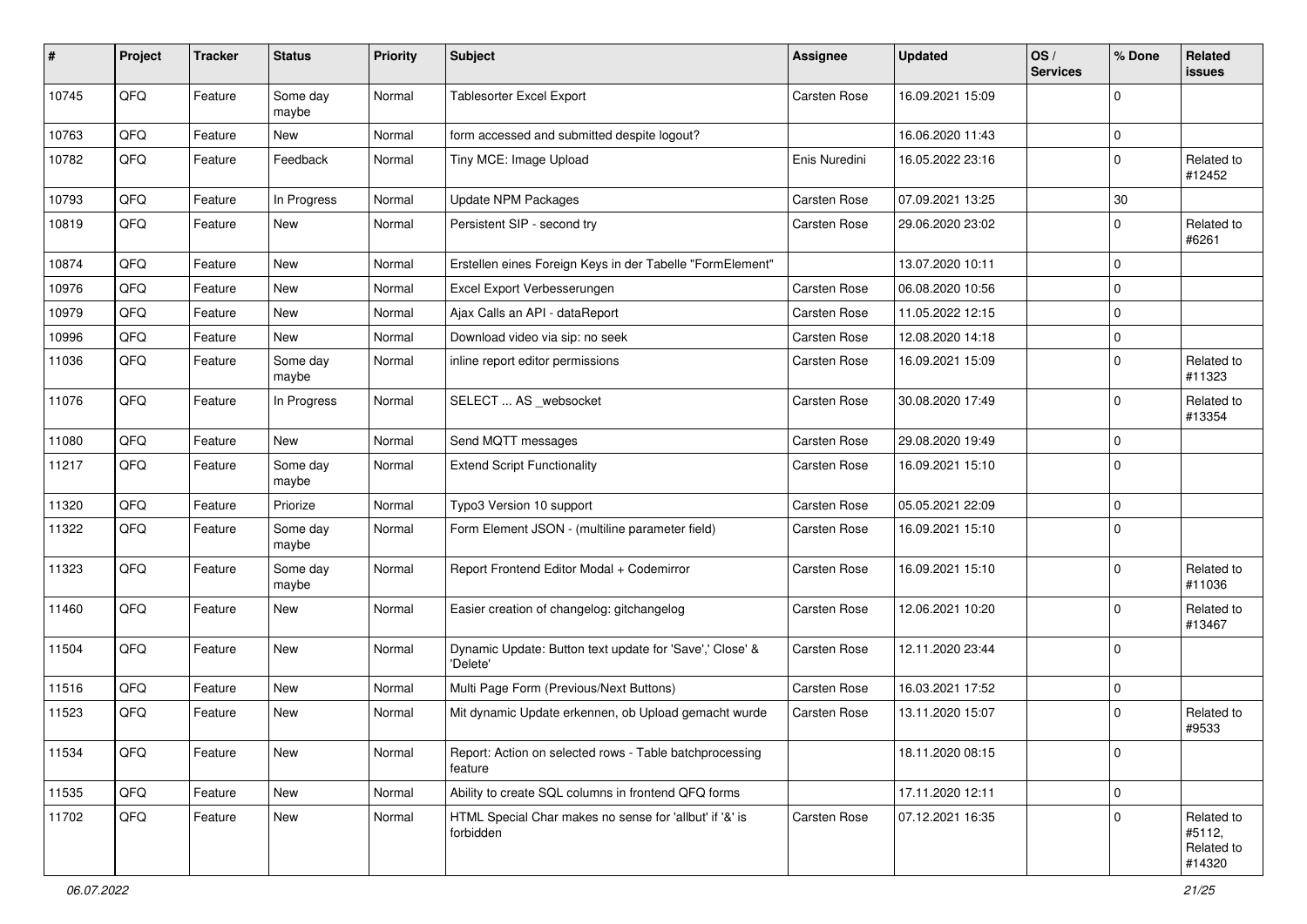| #     | Project | <b>Tracker</b> | <b>Status</b>     | <b>Priority</b> | Subject                                                                                                             | Assignee                                               | <b>Updated</b>   | OS/<br><b>Services</b> | % Done      | Related<br><b>issues</b>                                                    |                      |
|-------|---------|----------------|-------------------|-----------------|---------------------------------------------------------------------------------------------------------------------|--------------------------------------------------------|------------------|------------------------|-------------|-----------------------------------------------------------------------------|----------------------|
| 11716 | QFQ     | Feature        | <b>New</b>        | Normal          | Form an beliebiger Stelle im Report anzeigen                                                                        |                                                        | 09.12.2020 09:47 |                        | $\Omega$    |                                                                             |                      |
| 11747 | QFQ     | Feature        | New               | Normal          | Maintenance Page with Redirect                                                                                      | Carsten Rose                                           | 03.05.2021 20:47 |                        | $\Omega$    | Related to<br>#11741                                                        |                      |
| 11775 | QFQ     | Feature        | <b>New</b>        | Normal          | Subrecord Tooltip pro Feld                                                                                          | Carsten Rose                                           | 18.12.2020 15:22 |                        | $\Omega$    | Related to<br>#11955                                                        |                      |
| 11892 | QFQ     | Feature        | <b>New</b>        | Normal          | tablesorter: columns with links are hard to order - new<br>qualifier 'Y: <ord>'</ord>                               | Enis Nuredini                                          | 23.03.2022 09:22 |                        | $\Omega$    |                                                                             |                      |
| 11955 | QFQ     | Feature        | <b>New</b>        | Normal          | subrecord: new title option to set <th> attributes - e.g. to<br/>customize tablesorter options.</th>                | attributes - e.g. to<br>customize tablesorter options. | Carsten Rose     | 03.05.2021 20:47       |             | $\Omega$                                                                    | Related to<br>#11775 |
| 11980 | QFQ     | Feature        | In Progress       | Normal          | protected verzeichnis MUSS geschützt werden                                                                         | Carsten Rose                                           | 07.09.2021 13:30 |                        | $\mathbf 0$ |                                                                             |                      |
| 12023 | QFQ     | Feature        | New               | Normal          | MySQL Stored Precdure: QDECODESPECIALCHAR()                                                                         | Carsten Rose                                           | 16.02.2021 11:16 |                        | $\Omega$    | Related to<br>#12022                                                        |                      |
| 12024 | QFQ     | Feature        | New               | Normal          | Excel Export: text columns by default decode<br>htmlspeciachar()                                                    | Carsten Rose                                           | 17.02.2021 23:55 |                        | $\Omega$    | Related to<br>#12022                                                        |                      |
| 12038 | QFQ     | Feature        | <b>New</b>        | Normal          | a) STORE_VAR: filenameOnlyStripUniq, b) SP:<br>QSTRIPUNIQ()                                                         |                                                        | 17.02.2021 23:55 |                        | $\Omega$    |                                                                             |                      |
| 12039 | QFQ     | Feature        | <b>New</b>        | Normal          | Missing htmlSpecialChar() in pre processing on form submit                                                          |                                                        | 18.02.2021 00:09 |                        | $\Omega$    | Related to<br>#14320                                                        |                      |
| 12109 | QFQ     | Feature        | <b>New</b>        | Normal          | Donwload Link: Plain, SIP, Persistent Link, Peristent SIP -<br>new notation                                         | <b>Carsten Rose</b>                                    | 03.05.2021 20:45 |                        | $\Omega$    | Related to<br>#12085                                                        |                      |
| 12119 | QFQ     | Feature        | <b>New</b>        | Normal          | AS paged: error message missing if there ist no 'r' argument.                                                       | <b>Carsten Rose</b>                                    | 03.05.2021 20:51 |                        | $\Omega$    |                                                                             |                      |
| 12135 | QFQ     | Feature        | New               | Normal          | Subrecord: Notiz                                                                                                    |                                                        | 24.04.2021 16:58 |                        | $\Omega$    |                                                                             |                      |
| 12146 | QFQ     | Feature        | <b>New</b>        | Normal          | Autocron Job: Anzeigen wann der naechste Job ausgefuehrt   Carsten Rose<br>wird, resp das er nicht ausgefuehrt wird |                                                        | 15.03.2021 15:23 |                        | $\Omega$    |                                                                             |                      |
| 12156 | QFQ     | Feature        | <b>New</b>        | Normal          | Form: Optional disable 'leave page'                                                                                 |                                                        | 03.05.2021 20:45 |                        | $\mathbf 0$ |                                                                             |                      |
| 12162 | QFQ     | Feature        | New               | Normal          | FE.type=sendmail: personalized mailing (several mails) via<br>template                                              | Carsten Rose                                           | 03.05.2021 20:45 |                        | $\Omega$    |                                                                             |                      |
| 12163 | QFQ     | Feature        | <b>New</b>        | Normal          | Checkbox: table wrap                                                                                                | Carsten Rose                                           | 03.05.2021 20:51 |                        | $\mathbf 0$ |                                                                             |                      |
| 12262 | QFQ     | Feature        | ToDo              | Normal          | Form buttons on top: more customable                                                                                | Enis Nuredini                                          | 17.06.2022 10:44 |                        | $\Omega$    | Related to<br>#13945, Has<br>duplicate<br>#4046, Has<br>duplicate<br>#10080 |                      |
| 12269 | QFQ     | Feature        | New               | Normal          | 2FA - Login                                                                                                         | Carsten Rose                                           | 03.05.2021 20:45 |                        | $\mathbf 0$ |                                                                             |                      |
| 12315 | QFQ     | Feature        | Some day<br>maybe | Normal          | Form History (Diffs) / Backups                                                                                      | Carsten Rose                                           | 16.09.2021 15:10 |                        | $\mathbf 0$ |                                                                             |                      |
| 12330 | QFG     | Feature        | New               | Normal          | Copy to input field / text area / TinyMCE                                                                           | Carsten Rose                                           | 07.04.2021 09:01 |                        | $\mathbf 0$ |                                                                             |                      |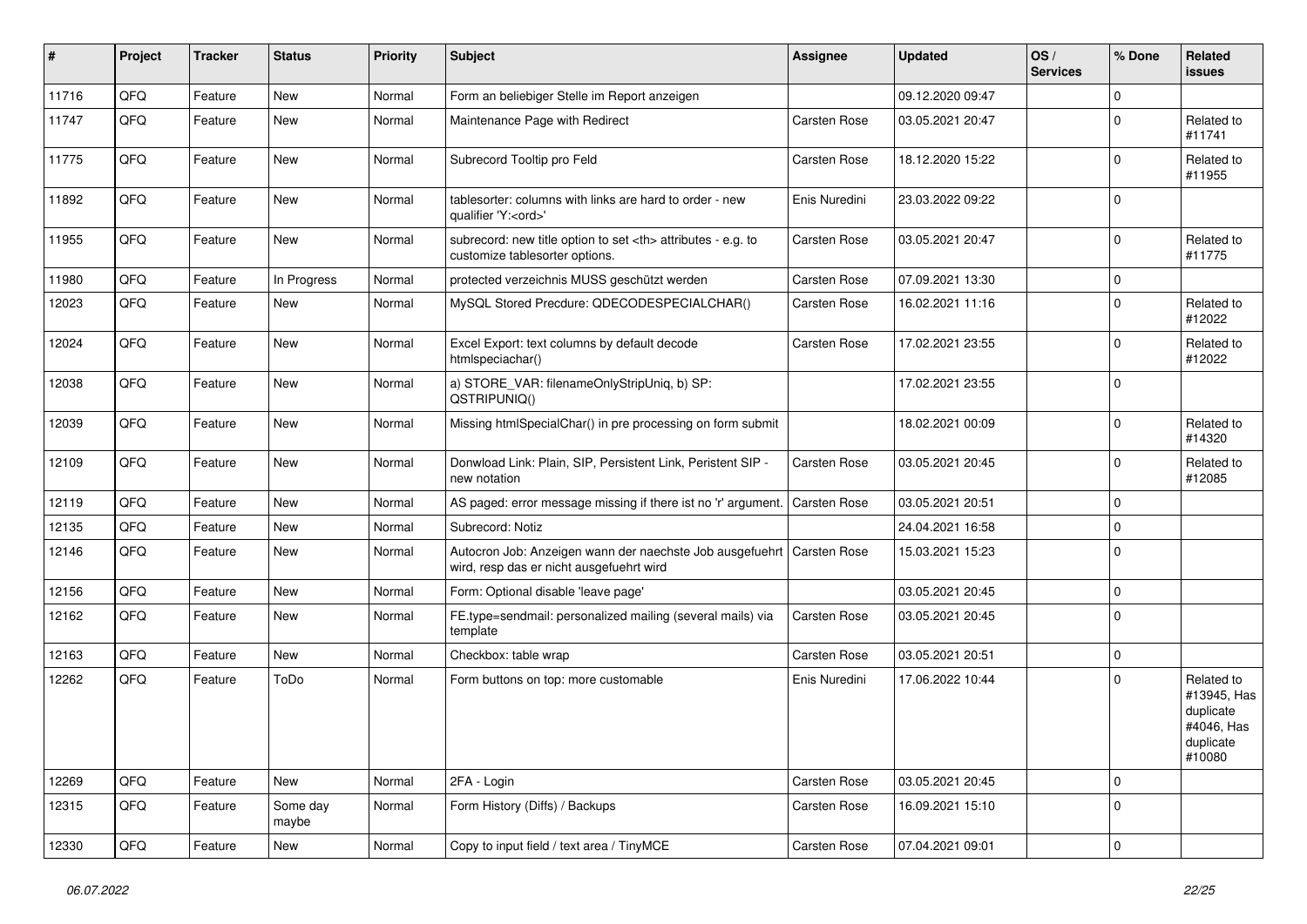| #     | Project | <b>Tracker</b> | <b>Status</b>     | <b>Priority</b> | Subject                                                                                                        | <b>Assignee</b> | <b>Updated</b>   | OS/<br><b>Services</b> | % Done      | Related<br><b>issues</b>                                               |
|-------|---------|----------------|-------------------|-----------------|----------------------------------------------------------------------------------------------------------------|-----------------|------------------|------------------------|-------------|------------------------------------------------------------------------|
| 12337 | QFQ     | Feature        | Some day<br>maybe | Normal          | Database.php: better caching                                                                                   | Carsten Rose    | 16.09.2021 15:10 |                        | $\mathbf 0$ |                                                                        |
| 12400 | QFQ     | Feature        | New               | Normal          | Tutorial ist in QFQ Doku, Wird in der Suche gefunden, es<br>gibt aber kein Menupunkt - Inhalt ueberpruefen     | Carsten Rose    | 03.05.2021 20:45 |                        | $\mathbf 0$ |                                                                        |
| 12412 | QFQ     | Feature        | New               | Normal          | Action/Escape qualifier 'e' (empty), '0': if given, an empty<br>string (or '0') will be treated as 'not found' | Carsten Rose    | 08.05.2021 09:40 |                        | $\Omega$    | Related to<br>#12413,<br>Related to<br>#10012                          |
| 12413 | QFQ     | Feature        | New               | Normal          | STORE_TYPO3: enhance for {{be_users.email:T}},<br>{{fe_users.email:T}}                                         | Carsten Rose    | 03.05.2021 20:45 |                        | $\mathbf 0$ | Related to<br>#12412,<br>Related to<br>#10012                          |
| 12439 | QFQ     | Feature        | In Progress       | Normal          | TinyMCE Paste from Word & Character Count/Limit                                                                | Carsten Rose    | 05.05.2021 22:15 |                        | $\mathbf 0$ |                                                                        |
| 12440 | QFQ     | Feature        | In Progress       | Normal          | Typo3 V10 upgrade (durchfuehren und testen)                                                                    | Carsten Rose    | 21.03.2022 09:53 |                        | 50          | Related to<br>#12357,<br>Related to<br>#12067,<br>Related to<br>#10661 |
| 12452 | QFQ     | Feature        | Priorize          | Normal          | BaseURL: alsways with '/' at the end                                                                           | Carsten Rose    | 19.06.2022 13:45 |                        | $\mathbf 0$ | Related to<br>#10782                                                   |
| 12465 | QFQ     | Feature        | New               | Normal          | QFQ Function: use in FE to fill StoreRecord                                                                    | Carsten Rose    | 05.05.2021 21:58 |                        | $\mathbf 0$ |                                                                        |
| 12474 | QFQ     | Feature        | <b>New</b>        | Normal          | Check BaseConfigURL if it is given and the the last char is '/                                                 | Carsten Rose    | 03.05.2021 20:45 |                        | $\mathbf 0$ |                                                                        |
| 12476 | QFQ     | Feature        | New               | Normal          | clearMe: a) should trigger 'dirty', b) sticky on textarea resize                                               | Benjamin Baer   | 04.01.2022 08:40 |                        | $\mathbf 0$ | Related to<br>#9528                                                    |
| 12477 | QFQ     | Feature        | New               | Normal          | Support for refactoring: Form, FormElement, diverse<br>Tabellen/Spalten, tt-content Records                    | Carsten Rose    | 03.05.2021 20:45 |                        | $\mathbf 0$ |                                                                        |
| 12480 | QFQ     | Feature        | New               | Normal          | If QFQ upgrade is running, block further request                                                               | Carsten Rose    | 03.05.2021 20:45 |                        | $\mathbf 0$ |                                                                        |
| 12490 | QFQ     | Feature        | New               | Normal          | Loading Plugins in QFQ - see what tinymce does. (lazy<br>loading)                                              | Benjamin Baer   | 08.06.2022 10:37 |                        | $\Omega$    | Related to<br>#12611,<br>Related to<br>#10013,<br>Related to<br>#7732  |
| 12503 | QFG     | Feature        | Priorize          | Normal          | Detect dangerous UPDATE statement with missing WHERE   Carsten Rose                                            |                 | 05.05.2021 22:09 |                        | $\mathbf 0$ |                                                                        |
| 12504 | QFQ     | Feature        | Priorize          | Normal          | sql.log: report fe.id                                                                                          | Carsten Rose    | 05.05.2021 22:09 |                        | $\mathbf 0$ |                                                                        |
| 12556 | QFQ     | Feature        | New               | Normal          | Pills Title: colored = static or dynamic on allrequiredgiven                                                   | Benjamin Baer   | 19.03.2022 17:49 |                        | $\mathbf 0$ |                                                                        |
| 12584 | QFQ     | Feature        | Feedback          | Normal          | T3 v10 migration script: replace alias-patterns (v11)                                                          | Carsten Rose    | 28.05.2022 11:12 |                        | 100         |                                                                        |
| 12603 | QFQ     | Feature        | New               | Normal          | Dropdown (Select), Radio, checkbox:<br>itemListAlways={{!SELECT key, value}}                                   | Carsten Rose    | 19.03.2022 17:47 |                        | $\mathbf 0$ |                                                                        |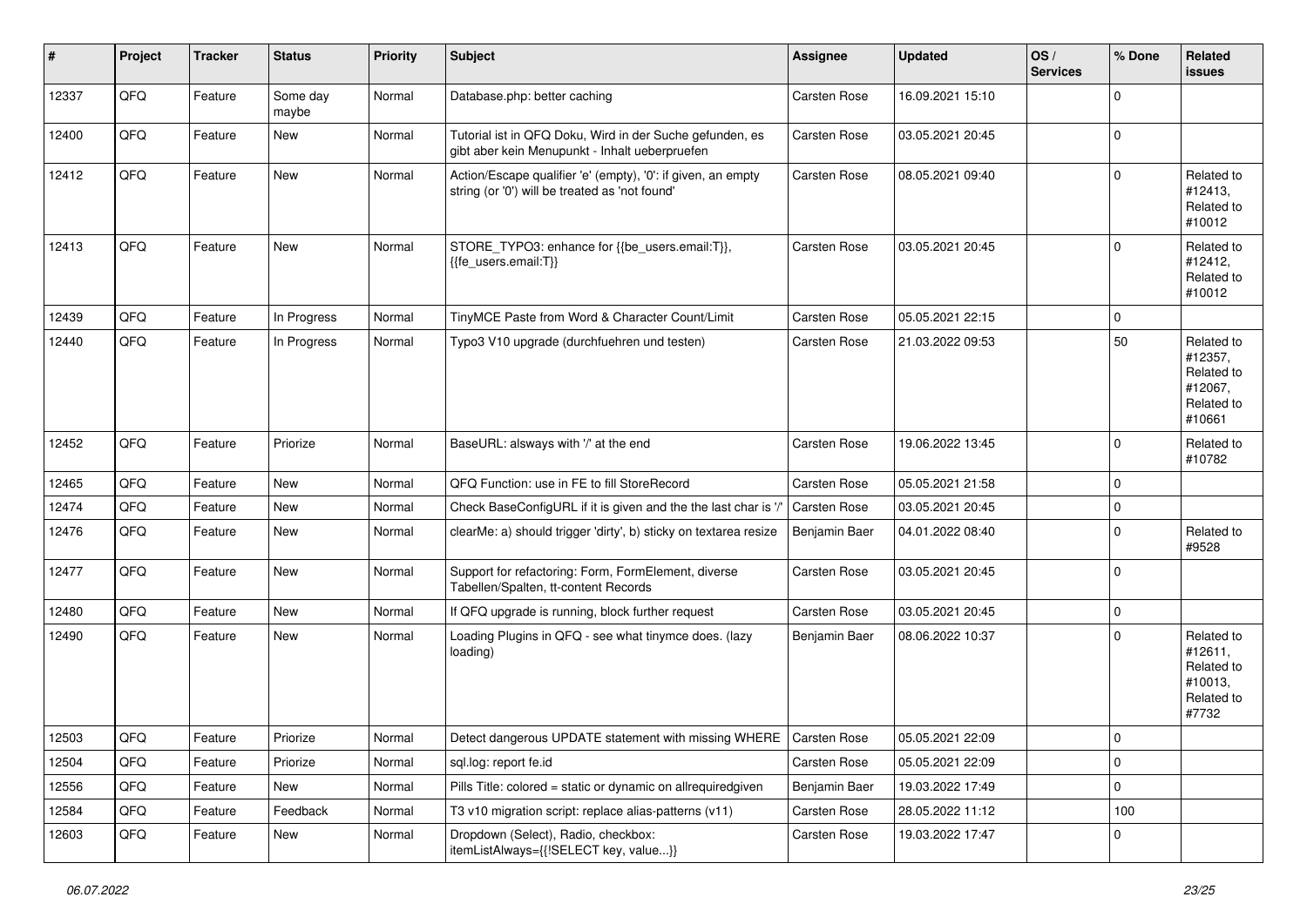| #     | <b>Project</b> | <b>Tracker</b> | <b>Status</b>              | <b>Priority</b> | <b>Subject</b>                                                                       | <b>Assignee</b>        | <b>Updated</b>   | OS/<br><b>Services</b> | % Done      | Related<br><b>issues</b>                                              |
|-------|----------------|----------------|----------------------------|-----------------|--------------------------------------------------------------------------------------|------------------------|------------------|------------------------|-------------|-----------------------------------------------------------------------|
| 12611 | QFQ            | Feature        | Some day<br>maybe          | Normal          | Refactoring: Bootstrap with Lazy Loading                                             | Carsten Rose           | 08.06.2022 10:37 |                        | $\Omega$    | Related to<br>#12490,<br>Related to<br>#10013,<br>Related to<br>#7732 |
| 12632 | QFQ            | Feature        | New                        | Normal          | TinyMCE: Prepare CSS classes for images                                              | <b>Carsten Rose</b>    | 04.06.2021 14:35 |                        | 100         | Blocked by<br>#12186                                                  |
| 12664 | QFQ            | Feature        | New                        | Normal          | TinyMCE: report/remove malicous HTML/JS Code                                         | Carsten Rose           | 19.03.2022 17:47 |                        | $\pmb{0}$   | Related to<br>#14320                                                  |
| 12679 | QFQ            | Feature        | <b>New</b>                 | Normal          | tablesorter: custom column width                                                     | <b>Carsten Rose</b>    | 16.06.2021 11:10 |                        | $\mathbf 0$ |                                                                       |
| 13330 | QFQ            | Feature        | In Progress                | Normal          | Multi Form: Upload                                                                   | <b>Carsten Rose</b>    | 07.11.2021 12:40 |                        | 50          | Related to<br>#9706                                                   |
| 13354 | QFQ            | Feature        | New                        | Normal          | Using Websocket in QFQ                                                               | <b>Carsten Rose</b>    | 05.07.2022 16:26 |                        | $\mathbf 0$ | Related to<br>#11076                                                  |
| 13467 | QFQ            | Feature        | New                        | Normal          | ChangeLog Generator                                                                  | <b>Carsten Rose</b>    | 19.03.2022 17:46 |                        | $\Omega$    | Related to<br>#11460                                                  |
| 13566 | QFQ            | Feature        | Ready to sync<br>(develop) | Normal          | Delete config-example.gfg.php file                                                   | Carsten Rose           | 23.12.2021 09:25 |                        | $\mathbf 0$ |                                                                       |
| 13572 | QFQ            | Feature        | Feedback                   | Normal          | Form Load: misleading error message on trying to load non<br>existent primary record | Enis Nuredini          | 16.05.2022 23:16 |                        | 100         |                                                                       |
| 13608 | QFQ            | Feature        | Some day<br>maybe          | Normal          | Automatic Browser Language Redirect                                                  | Enis Nuredini          | 17.06.2022 08:35 |                        | $\mathbf 0$ |                                                                       |
| 13609 | QFQ            | Feature        | <b>New</b>                 | Normal          | QFQ Introduction: Seite aufloesen                                                    | Philipp<br>Gröbelbauer | 28.05.2022 11:02 |                        | $\mathbf 0$ |                                                                       |
| 13700 | QFQ            | Feature        | New                        | Normal          | Redesign gfg.io Seite                                                                | <b>Carsten Rose</b>    | 19.03.2022 17:43 |                        | $\mathbf 0$ |                                                                       |
| 13841 | QFQ            | Feature        | <b>New</b>                 | Normal          | Create PDF via iText - evaluate                                                      | Carsten Rose           | 19.03.2022 17:42 |                        | $\mathbf 0$ |                                                                       |
| 13843 | QFQ            | Feature        | <b>New</b>                 | Normal          | Create JWT via QFQ                                                                   | <b>Carsten Rose</b>    | 19.03.2022 17:42 |                        | $\pmb{0}$   |                                                                       |
| 13900 | QFQ            | Feature        | Priorize                   | Normal          | Selenium: Check das Cookie/PDF funktioniert                                          | Enis Nuredini          | 25.03.2022 12:45 |                        | $\pmb{0}$   |                                                                       |
| 13945 | QFQ            | Feature        | <b>New</b>                 | Normal          | As link: content before/after link                                                   | Enis Nuredini          | 28.05.2022 11:01 |                        | $\mathbf 0$ | Related to<br>#12262                                                  |
| 14028 | QFQ            | Feature        | New                        | Normal          | Required notification: visual nicer                                                  | Enis Nuredini          | 28.05.2022 11:01 |                        | $\mathbf 0$ |                                                                       |
| 14090 | QFQ            | Feature        | <b>New</b>                 | Normal          | Nützliche script funktionen                                                          | <b>Carsten Rose</b>    | 28.05.2022 11:03 |                        | $\pmb{0}$   |                                                                       |
| 14185 | QFQ            | Feature        | <b>New</b>                 | Normal          | External/Autocron.php - better suitable directory                                    | Support: System        | 28.05.2022 11:03 |                        | $\mathbf 0$ |                                                                       |
| 14227 | QFQ            | Feature        | New                        | Normal          | Selenium Konkurrenz: cypress.io                                                      | Enis Nuredini          | 28.05.2022 11:02 |                        | $\mathbf 0$ |                                                                       |
| 14290 | QFQ            | Feature        | Priorize                   | Normal          | FormEditor: Show Table Definition                                                    | <b>Carsten Rose</b>    | 19.06.2022 16:37 |                        | $\mathbf 0$ |                                                                       |